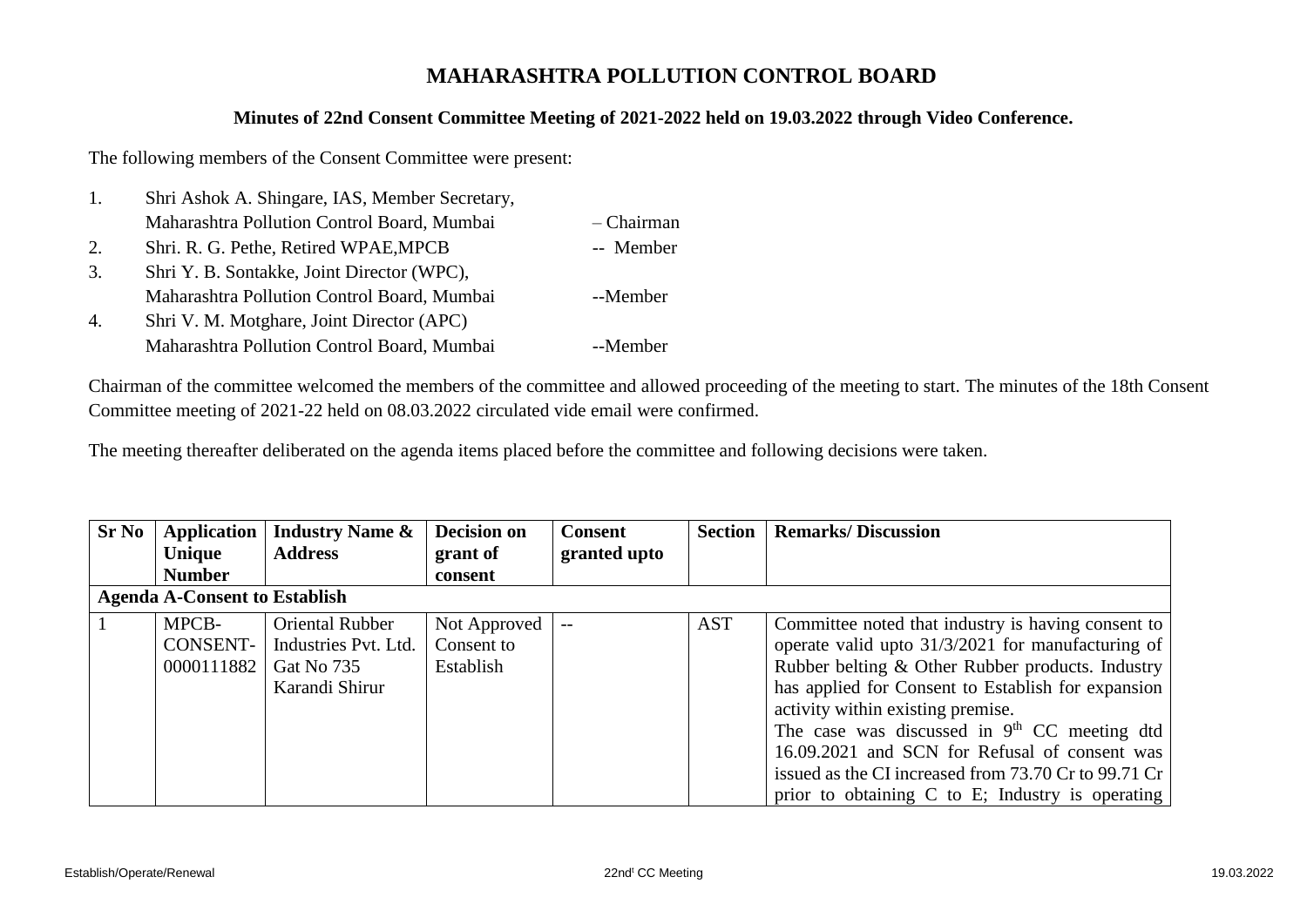|                |                                        |                                                                                                                                                                                                                                                    |                                                                 |                          |            | expansion activities without obtaining C to O from<br>the Board; Industry has not obtained NOC from<br>GCGWA for use of well water and Industry has not<br>submitted BG as per existing consent condition.<br>Committee noted the reply submitted by industry.<br>After due deliberation, it was decided to call the<br>industry for presentation                                                                                                                      |
|----------------|----------------------------------------|----------------------------------------------------------------------------------------------------------------------------------------------------------------------------------------------------------------------------------------------------|-----------------------------------------------------------------|--------------------------|------------|------------------------------------------------------------------------------------------------------------------------------------------------------------------------------------------------------------------------------------------------------------------------------------------------------------------------------------------------------------------------------------------------------------------------------------------------------------------------|
| $\overline{2}$ | MPCB-<br><b>CONSENT-</b><br>0000091934 | <b>Shree</b><br>Venkateshwar<br>Constructions<br>Promoters &<br>Developers, Shree<br>Venkatesh<br><b>Creators Promoters</b><br>& Developer<br>67A/Hissa No<br>$(6+7+8A+8B+9A+$<br>9B+10A+10B+10<br>C) B T Kawade<br>Road, Ghorpadi,<br>Pune Haveli | $-$                                                             | $-$                      | <b>WPC</b> | Committee noted that the case is discussed in $21st$<br>CC meeting dtd 19.03.2021.                                                                                                                                                                                                                                                                                                                                                                                     |
| 3              | MPCB-<br><b>CONSENT-</b><br>0000121538 | Venkateshwara<br>Hatcheries Pvt.<br>Ltd., Ventri<br>Biologicals,<br><b>Vaccine Division</b><br>Plot No. 20 Phase<br>II, International<br>Biotech Park,<br>Hinjewadi Mulshi                                                                         | Not Approved<br>Consent to<br><b>Establish for</b><br>Expansion | $\overline{\phantom{a}}$ | <b>AST</b> | Committee noted that industry has applied for<br>Consent to Establish for Expansion. Industry has<br>obtained Consent to operate valid up to 31.01.2023<br>for mfg of Poultry vaccines and Injectable.<br>It was decided to issue Show Cause Notice for<br>refusal of consent for following non compliances.<br>The JVS reports of treated effluent is exceeding<br>(i)<br>the prescribed standards for BOD.<br>(ii) Industry has not submitted details of incinerator |
| $\overline{4}$ | MPCB-<br><b>CONSENT-</b><br>0000115490 | 9 Sedative, CTS<br>No. 1232 to<br>1235/2 and 1305 to                                                                                                                                                                                               | Approved<br>Consent to<br>Establish                             | $-$                      | <b>WPC</b> | Committee noted that Project Proponent has applied<br>for Consent to Establish for Residential cum<br>Commercial Building Project having total plot area                                                                                                                                                                                                                                                                                                               |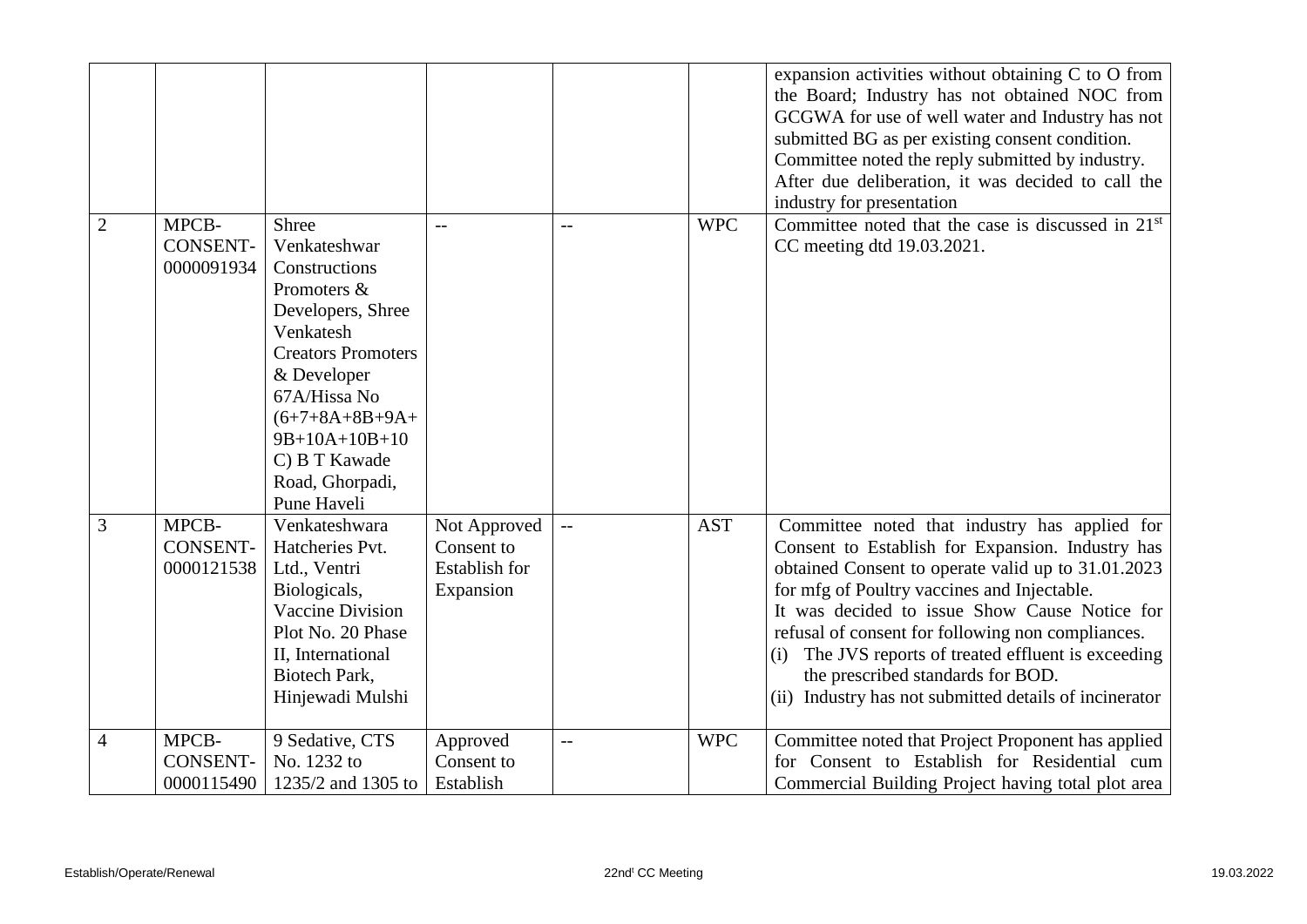| 1232 to 1235/2 and<br>BUA 34552.00 Sq.Mtrs, However as per EC dt.<br>16.02.2017, approved total construction BUA is<br>1305 to 1309,<br>Sadashiv Peth<br>22301.06 Sq. Mtr.<br>The case was discussed in 16th CC meeting dtd<br>Pune-411030 Pune |     |
|-------------------------------------------------------------------------------------------------------------------------------------------------------------------------------------------------------------------------------------------------|-----|
|                                                                                                                                                                                                                                                 |     |
|                                                                                                                                                                                                                                                 |     |
|                                                                                                                                                                                                                                                 |     |
|                                                                                                                                                                                                                                                 |     |
| 30.12.2021 and SCN for refusal of consent was<br>City                                                                                                                                                                                           |     |
| issued. Committee noted the reply submitted by                                                                                                                                                                                                  |     |
| PP on 07.03.2022 wherein it is submitted that due to                                                                                                                                                                                            |     |
| change in architectural planning, PP has applied for                                                                                                                                                                                            |     |
| revised EC and EC was obtained on 28.10.2021. The                                                                                                                                                                                               |     |
| construction on site is 16586 SqM which is lesser                                                                                                                                                                                               |     |
| that the area sanctioned in earlier EC which is                                                                                                                                                                                                 |     |
| 22301.06 SqM. PP has proposed 2 STPs of 91 CMD                                                                                                                                                                                                  |     |
| & 46 CMD with MBBR Technology. PP has                                                                                                                                                                                                           |     |
| submitted CC dtd 16.02.2013 & IOD dtd 05.10.2021                                                                                                                                                                                                |     |
| approved by PCMC, architect certificate dtd                                                                                                                                                                                                     |     |
| 28.02.2022 for completed construction BUA of                                                                                                                                                                                                    |     |
| 16586.0 SqM., OC dtd 24.10.2021 for possession of                                                                                                                                                                                               |     |
| building $C \& D$ . PP has demolished old structure in                                                                                                                                                                                          |     |
| 2013, at the time, there was no provision of $C \& D$                                                                                                                                                                                           |     |
| waste NOC. PP is not using ground water, hence,                                                                                                                                                                                                 |     |
| NOC from CGWA is not applicable. PP has                                                                                                                                                                                                         |     |
| submitted that PP will apply for Consent to operate.                                                                                                                                                                                            |     |
|                                                                                                                                                                                                                                                 |     |
| After due deliberation, it was decided to grant                                                                                                                                                                                                 |     |
| Consent to Establish for Residential                                                                                                                                                                                                            | cum |
| Commercial Building Project having total plot area                                                                                                                                                                                              |     |
| 5280.00 Sq. Mtrs. & total Proposed Construction                                                                                                                                                                                                 |     |
| BUA 22301.06 Sq. Mtr. as per specific condition of<br>EC dt. $16.02.2017$ by imposing following                                                                                                                                                 |     |
| conditions.                                                                                                                                                                                                                                     |     |
| PP shall comply with the conditions stipulated<br>(i)                                                                                                                                                                                           |     |
| in Environmental Clearance and consent                                                                                                                                                                                                          |     |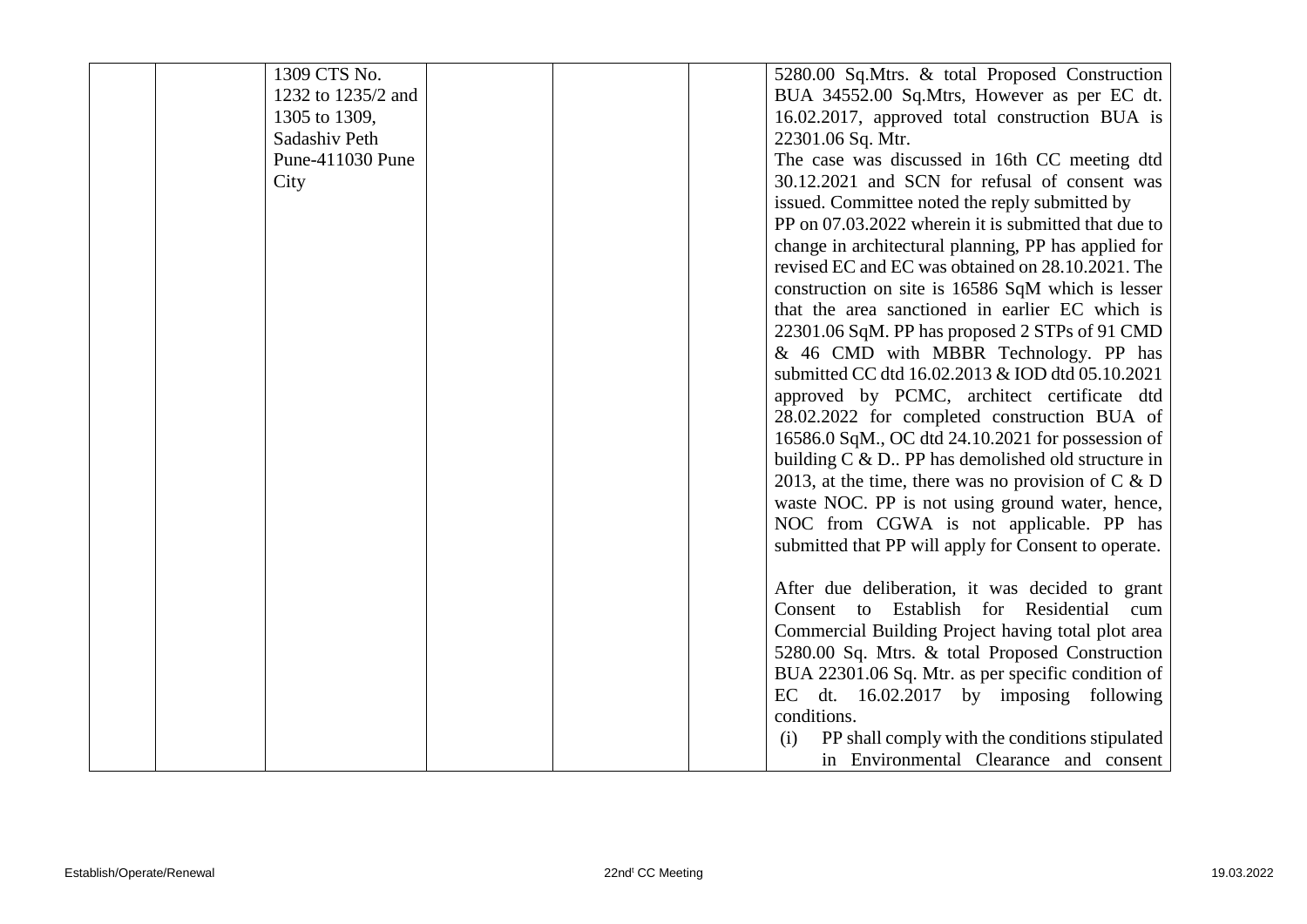|   |                 |                      |            |                  |            |       | conditions and submit BG of Rs. 10 Lakhs              |
|---|-----------------|----------------------|------------|------------------|------------|-------|-------------------------------------------------------|
|   |                 |                      |            |                  |            |       |                                                       |
|   |                 |                      |            |                  |            |       | towards compliance of the same.                       |
|   |                 |                      |            |                  |            | (ii)  | PP shall install online monitoring system to          |
|   |                 |                      |            |                  |            |       | the O/L of STP for monitoring pH, Flow,               |
|   |                 |                      |            |                  |            |       | BOD, TSS.                                             |
|   |                 |                      |            |                  |            | (iii) | The treated domestic effluent shall be 60 %           |
|   |                 |                      |            |                  |            |       | recycled for secondary purpose such as toilet         |
|   |                 |                      |            |                  |            |       | flushing, air conditioning, cooling tower make        |
|   |                 |                      |            |                  |            |       | up, firefighting etc. and reaming shall be            |
|   |                 |                      |            |                  |            |       | utilized on land for gardening and connected          |
|   |                 |                      |            |                  |            |       | to the sewerage system provided by local<br>body.     |
|   |                 |                      |            |                  |            | (iv)  | Project Proponent shall provide Organic               |
|   |                 |                      |            |                  |            |       | waste digester with composting facility or            |
|   |                 |                      |            |                  |            |       | Bio-gas digester with composting facility.            |
|   |                 |                      |            |                  |            | (v)   | Project Proponent shall make provision of             |
|   |                 |                      |            |                  |            |       | charging port for Electric vehicles in at least       |
|   |                 |                      |            |                  |            |       | 40% total available parking area                      |
|   |                 |                      |            |                  |            |       | (vi) PP shall comply with the provision of            |
|   |                 |                      |            |                  |            |       | Construction<br>$\&$<br>Demolition<br>Waste           |
|   |                 |                      |            |                  |            |       | management Rules 2016.                                |
|   |                 |                      |            |                  |            |       | (vii) Project Proponent shall take adequate           |
|   |                 |                      |            |                  |            |       | measures to control noise and dust emissions          |
|   |                 |                      |            |                  |            |       | during construction phase                             |
|   |                 |                      |            |                  |            |       | (viii) project Proponent shall submit an affidavit in |
|   |                 |                      |            |                  |            |       | Board's prescribed format within 15 days              |
|   |                 |                      |            |                  |            |       | regarding the compliance of conditions of EC          |
|   |                 |                      |            |                  |            |       | and C to E                                            |
| 5 | MPCB-           | M/S NIKKEI           | Approved   | commissioning    | <b>APC</b> |       | It was decided to grant Consent to Establish for      |
|   | <b>CONSENT-</b> | <b>CMR</b>           | Consent to | of the unit or 5 |            |       | production of MOLTEN ALUMINIUM 2000                   |
|   | 0000122006      | <b>ALUMINIUM</b>     | Establish  | years            |            |       | MT/M and ALUMINIUM INGOT-500 MT/M                     |
|   |                 | <b>INDIA PVT LTD</b> |            | whichever is     |            |       | with following conditions                             |
|   |                 | 1473/1               |            | earlier          |            |       |                                                       |
|   |                 |                      |            |                  |            |       |                                                       |
|   |                 |                      |            |                  |            |       |                                                       |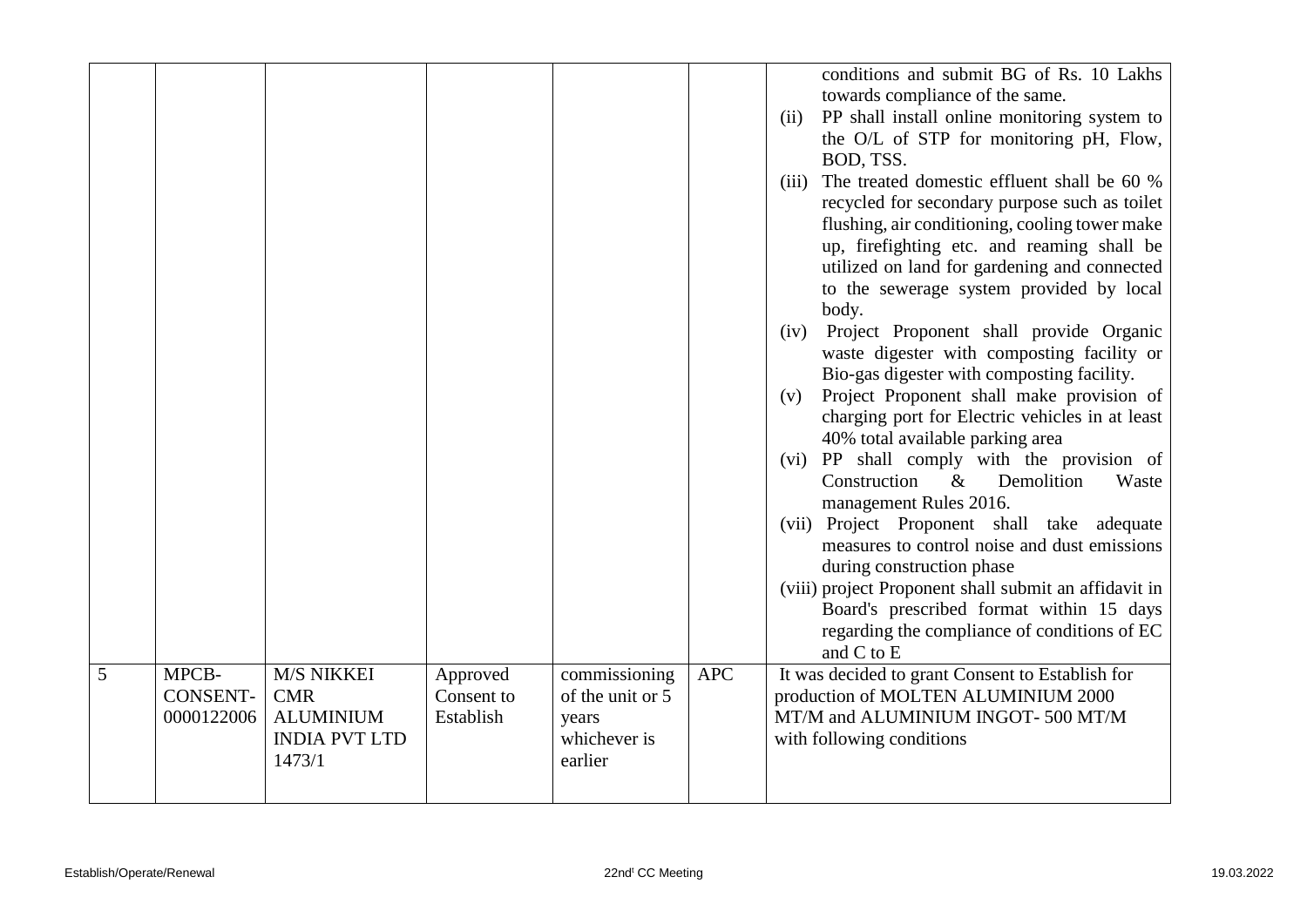|                |                                        | <b>SHIKRAPUR</b><br><b>SHIRUR</b>                                                               |                                                                                                   |                          |            | PP shall obtain Environmental Clearance as<br>(i)<br>per EIA notification 2006 and amended<br>thereafter before commissioning of the unit.<br>PP shall Obtain CGWA NOC before applying<br>(ii)<br>consent to operate.<br>(iii) PP shall provide adequate Air Pollution<br>Control systems to control primary as well as<br>secondary emission.<br>PP shall submit BG of Rs. 5 Lakhs towards<br>(iv)<br>compliance of consents conditions.                                                                                                                                                                                      |
|----------------|----------------------------------------|-------------------------------------------------------------------------------------------------|---------------------------------------------------------------------------------------------------|--------------------------|------------|--------------------------------------------------------------------------------------------------------------------------------------------------------------------------------------------------------------------------------------------------------------------------------------------------------------------------------------------------------------------------------------------------------------------------------------------------------------------------------------------------------------------------------------------------------------------------------------------------------------------------------|
| 6              | MPCB-<br><b>CONSENT-</b><br>0000120320 | <b>IMPERIAL</b><br><b>MULTISPECIALI</b><br>TY HOSPITAL<br>PINGLE PRIDE                          | Not approved<br>Combined<br>Consent &<br><b>BMW</b><br>Authorization<br>, Consent to<br>Establish |                          | <b>PSO</b> | It was decided to issue Show Cause Notice for<br>refusal of CCA for following non compliances.<br>HCE have not submitted BMW quantity<br>(i)<br>generation as per BMW rule, 2016,<br>HCE has not submitted actual commissioning<br>(ii)<br>year of Hospital, registration certificate under<br>Bombay Nursing Home, CBMWTSD<br>membership from M/s. PASSCO Enviro,<br>Annual report,<br>HCE has not submitted details of source of<br>(iii)<br>water, water budget, ETP & STP details with<br>technology & disposal details of treated<br>effluent.<br>HCE has not submitted C.A. certificate as per<br>(iv)<br>Boards format, |
| $\overline{7}$ | MPCB-<br><b>CONSENT-</b><br>0000123033 | <b>CHEMFIELD</b><br><b>CELLULOSE</b><br>PVT. LTD, B-40/6<br>AND 40/7 MIDC,<br><b>KALMESHWAR</b> | Not Approved<br>Establish<br>(Expansion)                                                          | $\overline{\phantom{0}}$ | <b>AST</b> | Committee noted that Industry has applied for C to<br>E for expansion i.e increase in production quantity<br>of existing single product micro-crystalline cellulose<br>by 3750 MT/A.<br>It was decided to call the industry for technical<br>presentation along with compliance of existing<br>consent conditions                                                                                                                                                                                                                                                                                                              |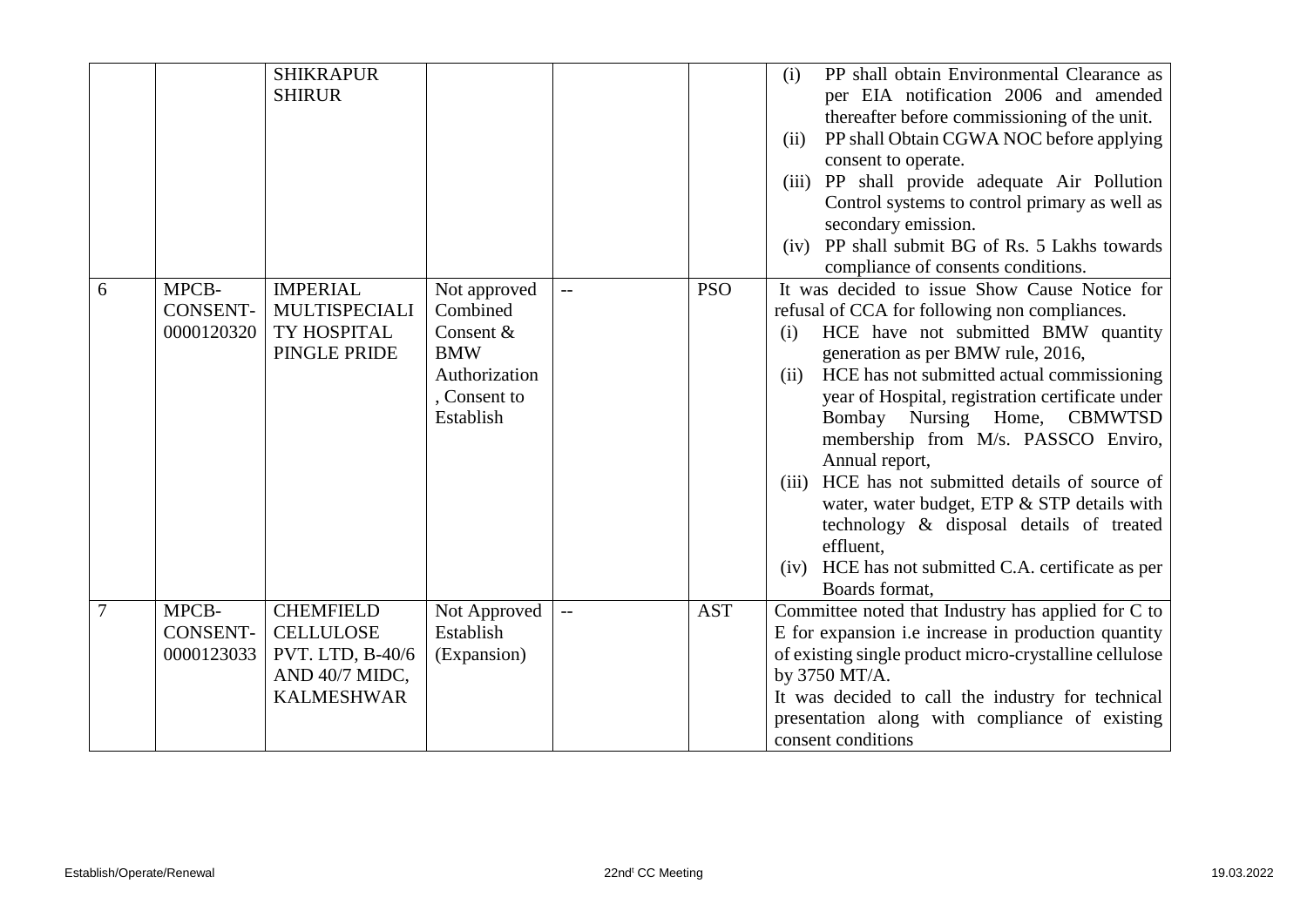| $\overline{8}$ | MPCB-           | 10 Elite by M/s     | Not Approved | $-$                      | <b>WPC</b> | Committee noted that Project Proponent has applied    |
|----------------|-----------------|---------------------|--------------|--------------------------|------------|-------------------------------------------------------|
|                | <b>CONSENT-</b> | Kadam Jagtap        | Consent to   |                          |            | for revalidation of Consent to Establish with         |
|                | 0000123184      | Associates Sr. No.  | Establish    |                          |            | Expansion for Residential construction project        |
|                |                 | 39(P), 40(P), 43    |              |                          |            | having total plot area 17700 Sq. Mtrs. &              |
|                |                 | (P), C.T.S. No.     |              |                          |            | Construction BUA 75499.18 Sq. Mtrs.                   |
|                |                 | 922, 923, 924, 925  |              |                          |            | The case was discussed in 16th CC meeting dtd         |
|                |                 | Sr. No. 39(P),      |              |                          |            | 30.12.2021 & SCN for refusal of consent was issued    |
|                |                 | $40(P)$ , 43 (P),   |              |                          |            | on 02.02.2022. PP has submitted reply on              |
|                |                 | C.T.S. No.          |              |                          |            | 15.02.2022 and submitted that PP has applied for      |
|                |                 | 922, 923, 924, 925, |              |                          |            | consent to operate vide UAN No 26636, provided        |
|                |                 | Pimple Gurav, Tal   |              |                          |            | STP of 350 CMD and OWC of 850 kg/D capacity.          |
|                |                 | Haveli, Dist Pune,  |              |                          |            | PP has submitted revised IOD, CC, water supply        |
|                |                 | Maharashtra         |              |                          |            | NOC, drainage NOC. PP has submitted that due to       |
|                |                 | Haveli              |              |                          |            | financial crises, the project was stopped hence not   |
|                |                 |                     |              |                          |            | applied for revalidation of consent to establish.     |
|                |                 |                     |              |                          |            | After due deliberation, it was decided to call the PP |
|                |                 |                     |              |                          |            | for presentation along with compliance of consent     |
|                |                 |                     |              |                          |            | conditions.                                           |
| 9              | MPCB-           | MAHARASHTRA         | Not Approved | $\overline{\phantom{m}}$ | <b>PSO</b> | Committee noted that CBMWTSD Facility has             |
|                | <b>CONSENT-</b> | <b>BIO HYGIENIC</b> | Consent to   |                          |            | applied for Consent to Establish for Expansion of     |
|                | 0000124573      | <b>MANAGEMENT</b>   | Establish    |                          |            | existing facility with increased bed capacity and     |
|                |                 | <b>LOTE</b>         |              |                          |            | area.                                                 |
|                |                 | <b>PARSHURAM</b>    |              |                          |            | After due deliberation, it was decided to issue       |
|                |                 | <b>MIDC</b>         |              |                          |            | Show Cause Notice for refusal of consent due to       |
|                |                 |                     |              |                          |            | following non compliances.                            |
|                |                 |                     |              |                          |            | (i) Facility has already installed a new incinerator  |
|                |                 |                     |              |                          |            | with primary $\&$ secondary chamber without           |
|                |                 |                     |              |                          |            | obtaining consent to establish.                       |
|                |                 |                     |              |                          |            | (ii) The new incineration is in operation without     |
|                |                 |                     |              |                          |            | consent to operate.                                   |
| 10             | MPCB-           | M/s. Pride builders | Approved     | Commissioning            | <b>WPC</b> | It was decided to grant Consent to Establish for      |
|                | <b>CONSENT-</b> | LLP - Pride World   | Consent to   | of the project or        |            | Residential & Commercial Construction project         |
|                | 0000124361      |                     | Establish    | five years               |            | having total plot area 102945.25 Sq.Mtrs. &           |
|                |                 |                     |              |                          |            |                                                       |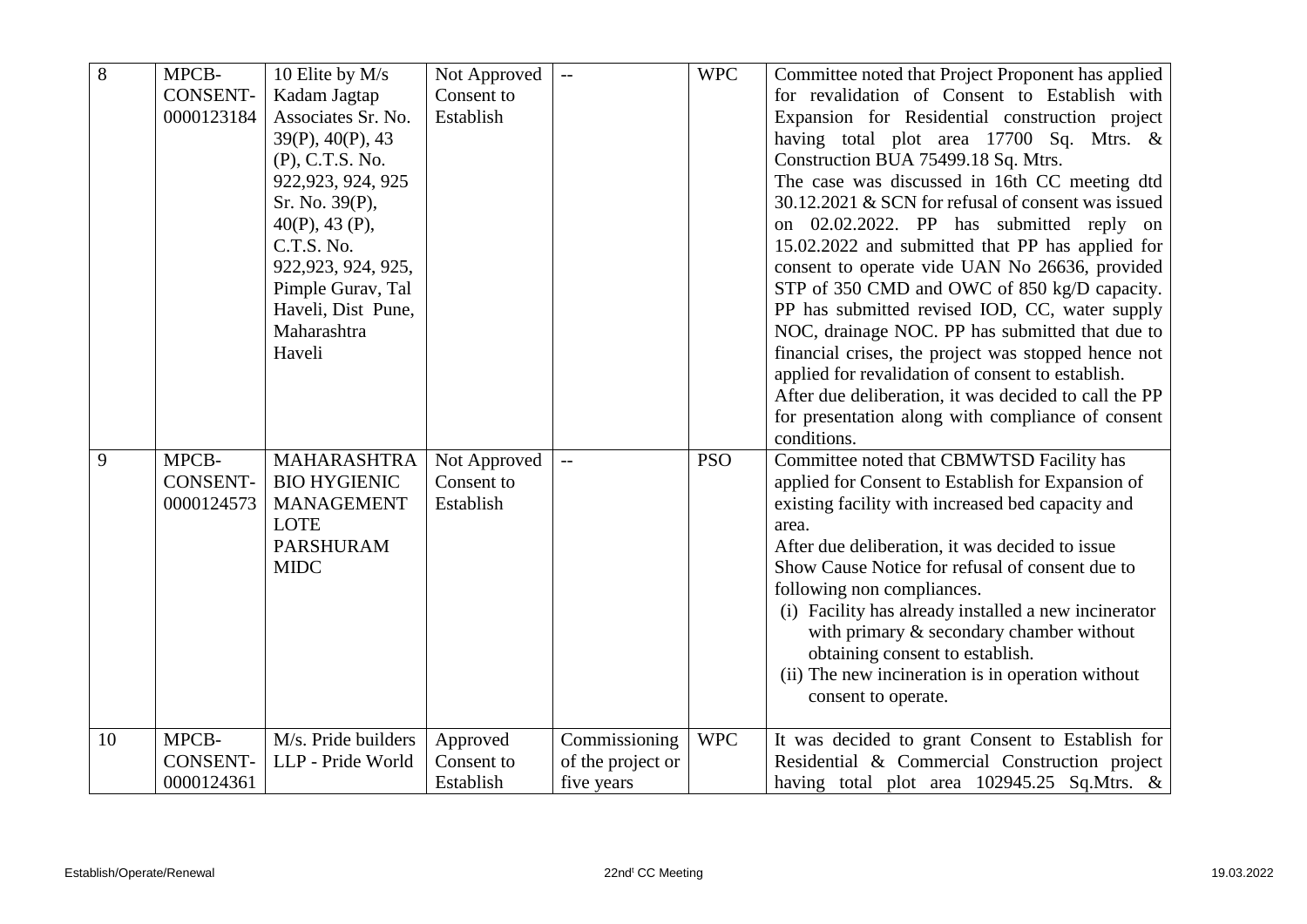| City 129, 131, 135 | whichever is | Proposed total Construction BUA 1, 23,827.38                                        |
|--------------------|--------------|-------------------------------------------------------------------------------------|
| Charoli Bk Haveli  | earlier      | Sq.Mtrs, as per specific condition of EC dt.                                        |
|                    |              | 29.10.2021 by imposing following conditions.                                        |
|                    |              | PP shall comply with the conditions stipulated<br>(i)                               |
|                    |              | in consent conditions and EC conditions and                                         |
|                    |              | shall submit the BG of Rs. 10 Lakhs towards                                         |
|                    |              | compliance of the same.                                                             |
|                    |              | PP shall install online monitoring system to the<br>(ii)                            |
|                    |              | O/L of STP for monitoring pH, Flow, BOD,                                            |
|                    |              | TSS.                                                                                |
|                    |              | The treated domestic effluent shall be 60 %<br>(iii)                                |
|                    |              | recycled for secondary purpose such as toilet                                       |
|                    |              | flushing, air conditioning, cooling tower make                                      |
|                    |              | up, firefighting etc. and reaming shall be                                          |
|                    |              | utilized on land for gardening and connected to                                     |
|                    |              | the sewerage system provided by local body.                                         |
|                    |              | Project Proponent shall provide Organic waste<br>(iv)                               |
|                    |              | digester with composting facility or Bio -gas                                       |
|                    |              | digester with composting facility.                                                  |
|                    |              | Project Proponent shall make provision of<br>(v)                                    |
|                    |              | charging port for Electric vehicles in at least<br>40% total available parking area |
|                    |              | PP shall comply with the provision of<br>(vi)                                       |
|                    |              | Construction<br>$\&$<br>Demolition<br>Waste                                         |
|                    |              | management Rules 2016.                                                              |
|                    |              | (vii) Project Proponent shall take adequate                                         |
|                    |              | measures to control noise and dust emissions                                        |
|                    |              | during construction phase                                                           |
|                    |              | (viii) Project Proponent shall submit an affidavit in                               |
|                    |              | Board's prescribed format within 15 days                                            |
|                    |              | regarding the compliance of conditions of C to                                      |
|                    |              | Ε.                                                                                  |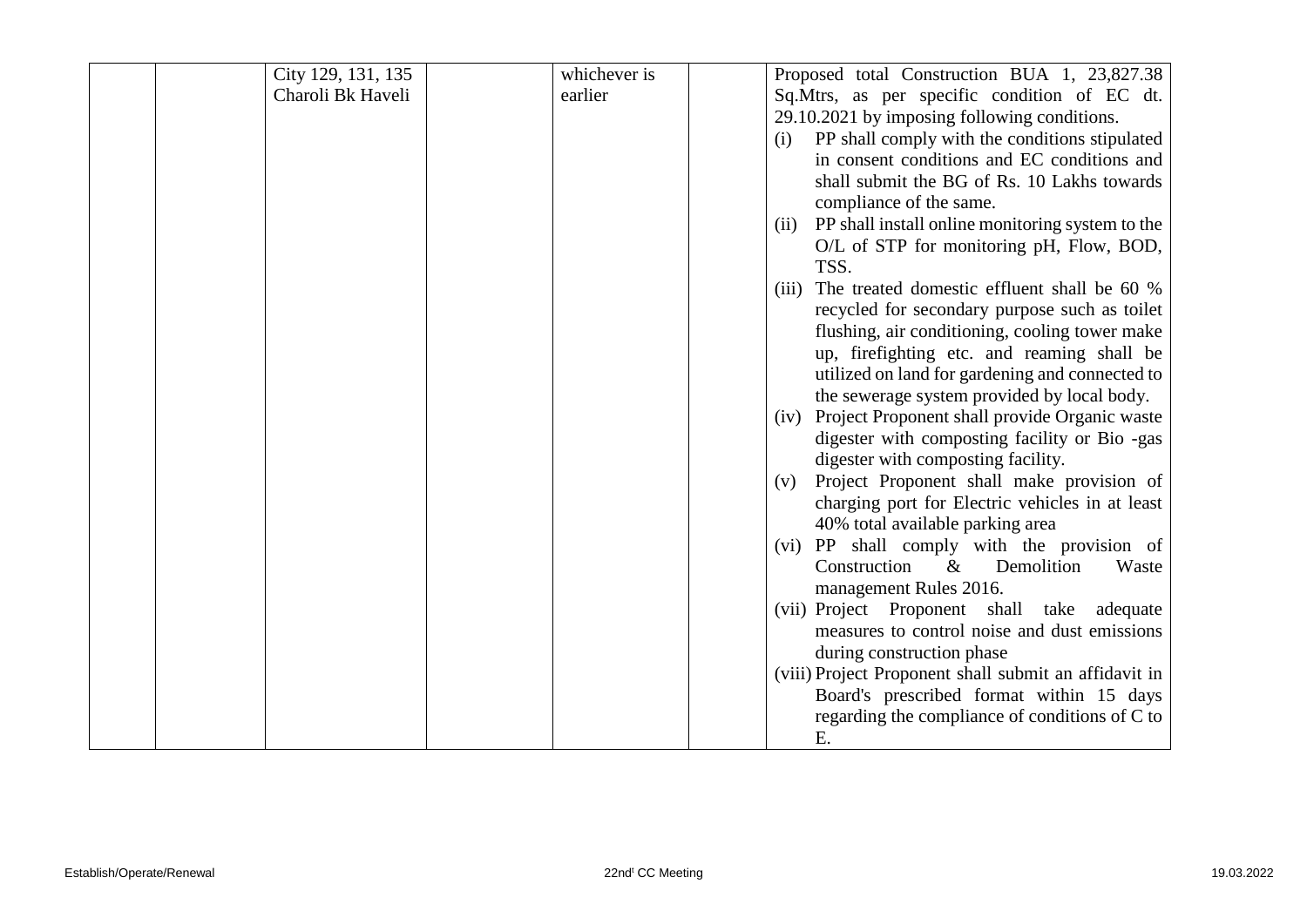| 11 | MPCB-           | Indoschottle Auto  | Approved      | Commissioning     | <b>APC</b> | It was decided to grant consent to establish for                |
|----|-----------------|--------------------|---------------|-------------------|------------|-----------------------------------------------------------------|
|    | <b>CONSENT-</b> | Parts Pvt Ltd (    | Consent to    | of the unit or 5  |            | expansion for increase in production quantity of                |
|    | 0000126305      | Domestic Unit)     | Establish for | years             |            | Miniature Fasteners & inserts with 3200000 Sets/M               |
|    |                 | Gat. No 1073/6     | expansion     | whichever is      |            | and addition activity i.e Nickel & Tin Plating of               |
|    |                 | Urawade Rd, A/p-   |               | earlier           |            | Miniature Fasterners: 5000000 Set/M with                        |
|    |                 | Pirangut Mulshi    |               |                   |            | following conditions,                                           |
|    |                 |                    |               |                   |            | PP shall obtain CGWA NOC before applying<br>(i)<br>$C$ to $O$ . |
|    |                 |                    |               |                   |            | PP shall provide adequate air pollution control<br>(ii)         |
|    |                 |                    |               |                   |            | systems to achieve consented standards.                         |
|    |                 |                    |               |                   |            | (iii) PP shall provide ETP with advance treatment               |
|    |                 |                    |               |                   |            | facility to achieve Zero Liquid Discharge.                      |
|    |                 |                    |               |                   |            | (iv) PP shall provide STP to achieve consented std.             |
|    |                 |                    |               |                   |            | PP shall submit BG of Rs. 5 lakhs towards<br>(v)                |
|    |                 |                    |               |                   |            | compliance of consent conditions.                               |
| 12 | MPCB-           | Sachiv Sahni       | Approved      | Commissioning     | <b>WPC</b> | It was decided to grant Consent to Establish for                |
|    | <b>CONSENT-</b> | (Proprietor) C.S.  | Consent to    | of the project or |            | redevelopment of CESS building (Dilapidated                     |
|    | 0000127007      | no. 17/866, Plot   | Establish     | five years        |            | building) having total plot area 1672.26 Sq. Mtrs &             |
|    |                 | No.7/17 C.S. no.   |               | whichever is      |            | Total construction BUA 33,300 Sq. Mtrs. By                      |
|    |                 | 17/866 of worli    |               | earlier           |            | imposing following conditions.                                  |
|    |                 | Hill Estate scheme |               |                   |            | PP shall obtain Environmental Clearance for<br>(i)              |
|    |                 | no. 58, Plot No.   |               |                   |            | the proposed construction activity. PP shall                    |
|    |                 | 7/17, Khan Abdul   |               |                   |            | not take any effective steps towards the                        |
|    |                 | Gaffar Khan Road,  |               |                   |            | construction<br>without<br>obtaining                            |
|    |                 | Worli, Mumbai      |               |                   |            | <b>Environmental Clearance.</b>                                 |
|    |                 |                    |               |                   |            | PP shall obtain CRZ clearance for the<br>(ii)                   |
|    |                 |                    |               |                   |            | proposed construction project.                                  |
|    |                 |                    |               |                   |            | (iii) PP shall comply with the conditions stipulated            |
|    |                 |                    |               |                   |            | in consent conditions and shall submit the BG                   |
|    |                 |                    |               |                   |            | of Rs. 10 Lakhs towards compliance of the                       |
|    |                 |                    |               |                   |            | same.                                                           |
|    |                 |                    |               |                   |            | PP shall install online monitoring system to the<br>(iv)        |
|    |                 |                    |               |                   |            | O/L of STP for monitoring pH, Flow, BOD,                        |
|    |                 |                    |               |                   |            | TSS.                                                            |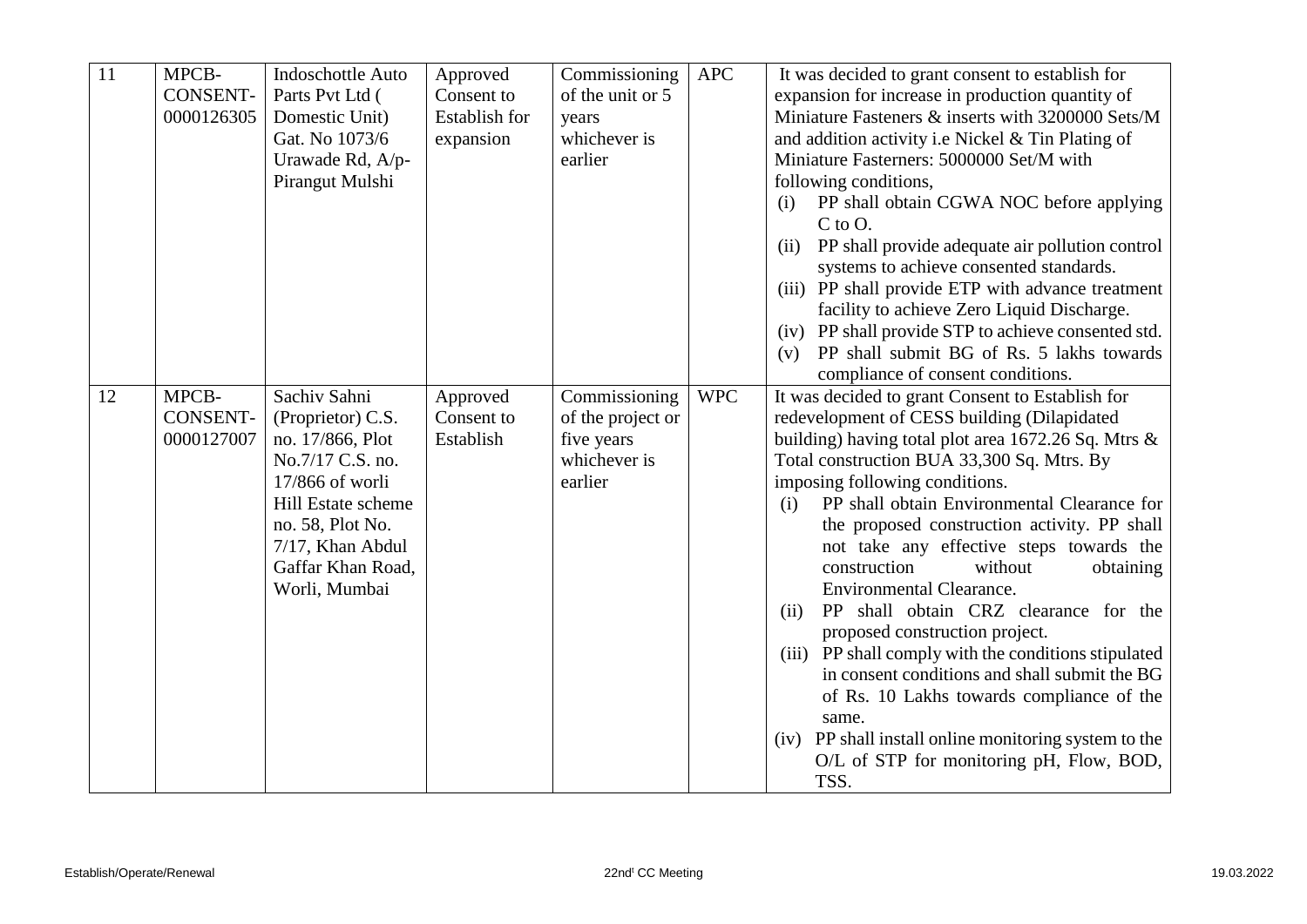|    |                 |                                    |              |            | The treated domestic effluent shall be 60 %<br>(v)    |
|----|-----------------|------------------------------------|--------------|------------|-------------------------------------------------------|
|    |                 |                                    |              |            | recycled for secondary purpose such as toilet         |
|    |                 |                                    |              |            | flushing, air conditioning, cooling tower make        |
|    |                 |                                    |              |            | up, firefighting etc. and reaming shall be            |
|    |                 |                                    |              |            | utilized on land for gardening and connected to       |
|    |                 |                                    |              |            | the sewerage system provided by local body.           |
|    |                 |                                    |              |            | Project Proponent shall provide Organic waste<br>(vi) |
|    |                 |                                    |              |            | digester with composting facility or Bio -gas         |
|    |                 |                                    |              |            | digester with composting facility.                    |
|    |                 |                                    |              |            | (vii) Project Proponent shall make provision of       |
|    |                 |                                    |              |            | charging port for Electric vehicles in at least       |
|    |                 |                                    |              |            | 40% total available parking area                      |
|    |                 |                                    |              |            | (viii) PP shall comply with the provision of          |
|    |                 |                                    |              |            | $\&$<br>Construction<br>Demolition<br>Waste           |
|    |                 |                                    |              |            | management Rules 2016.                                |
|    |                 |                                    |              |            | (ix) Project Proponent shall take<br>adequate         |
|    |                 |                                    |              |            | measures to control noise and dust emissions          |
|    |                 |                                    |              |            | during construction phase                             |
|    |                 |                                    |              |            | Project Proponent shall submit an affidavit in<br>(x) |
|    |                 |                                    |              |            | Board's prescribed format within 15 days              |
|    |                 |                                    |              |            | regarding the compliance of conditions of C to        |
|    |                 |                                    |              |            | E.                                                    |
| 13 | MPCB-           | Shraddha                           | Not Approved | <b>WPC</b> | Committee noted that Project Proponent has            |
|    | <b>CONSENT-</b> | Landmark Pvt. ltd.                 | Consent to   |            | applied for Consent to Establish for proposed SRA     |
|    | 0000128257      | CTS No. 49, 49/1-                  | Establish    |            | residential construction project having plot area     |
|    |                 | 8, 73, 73/1-4, 74,                 |              |            | 7110.0 Sq.mtrs and proposed Construction BUA          |
|    |                 | $74/1 - 7$ , 80 (Pt.)              |              |            | 48960.66 Sq.mtrs.                                     |
|    |                 | CTS No. 49, 49/1-                  |              |            | After due deliberation, it was decided to issue       |
|    |                 |                                    |              |            |                                                       |
|    |                 |                                    |              |            |                                                       |
|    |                 | 8, 73, 73/1-4, 74,                 |              |            | Show Cause Notice for refusal of consent for          |
|    |                 | 74/1-7, 80 (Pt.) at                |              |            | following non compliances.                            |
|    |                 | Village Kanjur,                    |              |            | PP has not submitted C&D waste<br>(i)                 |
|    |                 | Shindarshan Road,<br>Bhandup (W.), |              |            | management plan.                                      |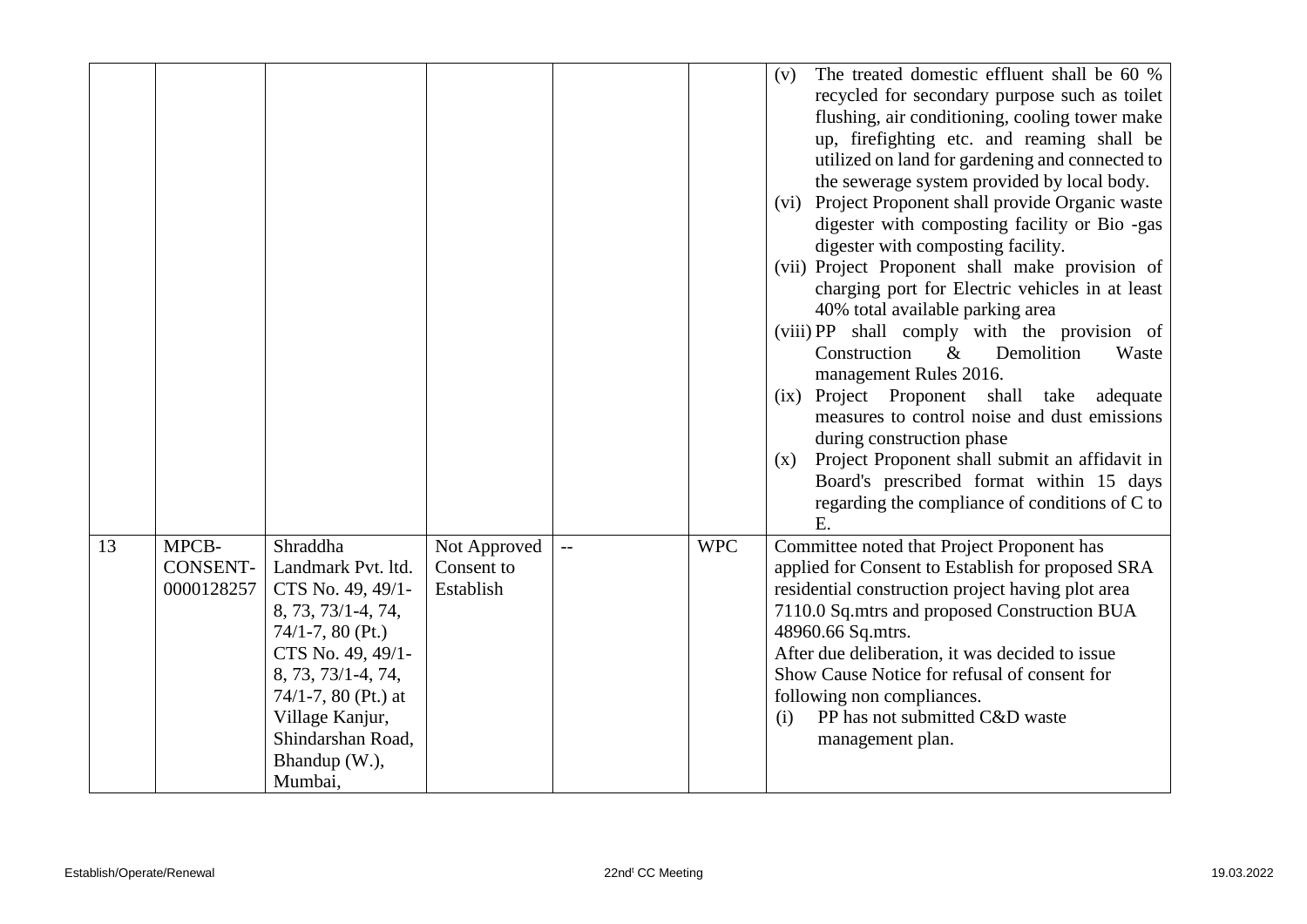|                                              | Maharashtra by<br>M/S. Shraddha<br>Landmark Pvt.<br>Ltd. Kurla                       |                                     |                                                                             |            | SRO reported that PP constructed Sales and<br>(ii)<br>rehab buildings without obtaining consent to<br>establish.                                                                                                                                                                                                                                                                                                                                                                                                                                                                                                                                                                                                                                                                                                                                                                                                                                                                                                                                                                                |
|----------------------------------------------|--------------------------------------------------------------------------------------|-------------------------------------|-----------------------------------------------------------------------------|------------|-------------------------------------------------------------------------------------------------------------------------------------------------------------------------------------------------------------------------------------------------------------------------------------------------------------------------------------------------------------------------------------------------------------------------------------------------------------------------------------------------------------------------------------------------------------------------------------------------------------------------------------------------------------------------------------------------------------------------------------------------------------------------------------------------------------------------------------------------------------------------------------------------------------------------------------------------------------------------------------------------------------------------------------------------------------------------------------------------|
| MPCB-<br>14<br><b>CONSENT-</b><br>0000128575 | M/s. Yashada<br>Holdings, Gat<br>No.96(P),97(P)<br>Village Dudulgaon<br>Haveli, Pune | Approved<br>Consent to<br>Establish | Commissioning<br>of the project or<br>five years<br>whichever is<br>earlier | <b>WPC</b> | It was decided to grant Consent to Establish for<br>Residential & commercial construction project<br>having total plot area is 23000.00 sq.mtr. &<br>Proposed total Construction BUA 130958.15 sq.mtr.<br>by imposing following conditions                                                                                                                                                                                                                                                                                                                                                                                                                                                                                                                                                                                                                                                                                                                                                                                                                                                      |
|                                              |                                                                                      |                                     |                                                                             |            | PP shall obtain Environmental Clearance for<br>(i)<br>the proposed construction activity. PP shall not<br>take any effective steps towards the<br>construction without obtaining Environmental<br>Clearance.<br>PP shall comply with the conditions stipulated<br>(i)<br>in consent conditions and shall submit the BG<br>of Rs. 10 Lakhs towards compliance of the<br>same.<br>(iii) PP shall install online monitoring system to the<br>O/L of STP for monitoring pH, Flow, BOD,<br>TSS.<br>The treated domestic effluent shall be 60 %<br>(iv)<br>recycled for secondary purpose such as toilet<br>flushing, air conditioning, cooling tower make<br>up, firefighting etc. and reaming shall be<br>utilized on land for gardening and connected to<br>the sewerage system provided by local body.<br>Project Proponent shall provide Organic waste<br>(v)<br>digester with composting facility or Bio -gas<br>digester with composting facility.<br>Project Proponent shall make provision of<br>(vi)<br>charging port for Electric vehicles in at least<br>40% total available parking area |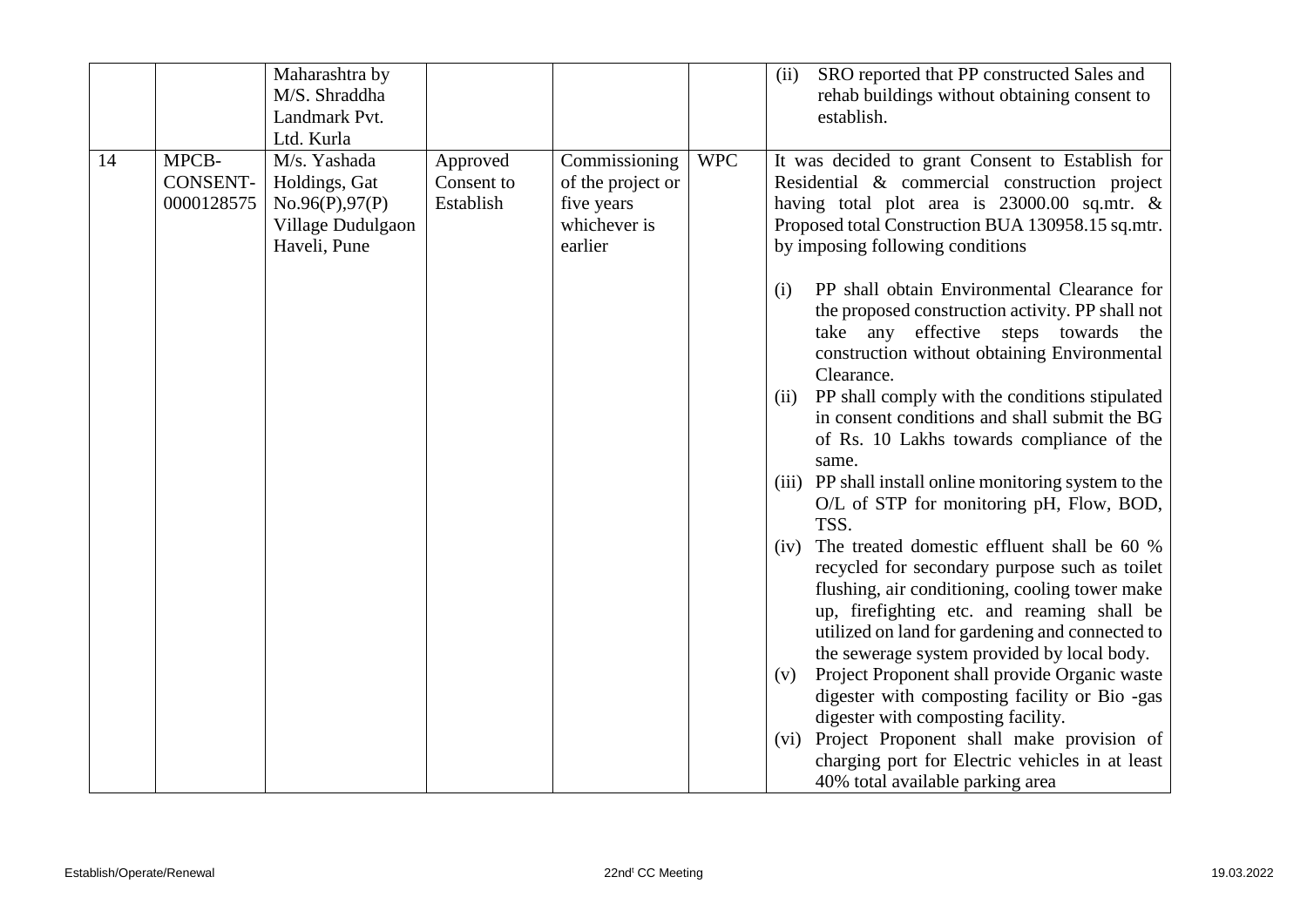|    |                                        |                                                                                                                                                           |                                                        |                                                                             |            | (vii) PP shall comply with the provision of<br>Construction<br>$\&$<br>Demolition<br>Waste<br>management Rules 2016.<br>(viii) Project Proponent shall<br>take<br>adequate<br>measures to control noise and dust emissions<br>during construction phase.<br>(ix) Project Proponent shall submit an affidavit in<br>Board's prescribed format within 15 days<br>regarding the compliance of conditions of C to<br>Ε.                                                                                                                                                                                                                                                                                                                                                                                                                                                                                                                                                                                                                    |
|----|----------------------------------------|-----------------------------------------------------------------------------------------------------------------------------------------------------------|--------------------------------------------------------|-----------------------------------------------------------------------------|------------|----------------------------------------------------------------------------------------------------------------------------------------------------------------------------------------------------------------------------------------------------------------------------------------------------------------------------------------------------------------------------------------------------------------------------------------------------------------------------------------------------------------------------------------------------------------------------------------------------------------------------------------------------------------------------------------------------------------------------------------------------------------------------------------------------------------------------------------------------------------------------------------------------------------------------------------------------------------------------------------------------------------------------------------|
| 15 | MPCB-<br><b>CONSENT-</b><br>0000129249 | <b>Empire Properties</b><br>CTS No. 4746(P),<br>4751(P), 4752(P)<br>Empire Square,<br>CTS No.<br>4746(P), 4751(P), 4<br>752(P), Chinchwad<br>Pune. Haveli | Approved<br>Revalidation<br>of Consent to<br>Establish | Commissioning<br>of the project or<br>16.10.2022<br>whichever is<br>earlier | <b>WPC</b> | It was decided to grant Revalidation of Consent to<br>Establish for Residential construction project having<br>total plot area 47045.96 Sq.Mtrs. & Proposed total<br>Construction BUA 143529.89 Sq. Mtrs, as per EC<br>dt. 31.03.2020 by imposing following conditions.<br>PP shall comply with the conditions<br>(i)<br>stipulated in Environmental Clearance and<br>consent conditions and submit BG of Rs. 10<br>Lakhs towards compliance of the same.<br>PP shall install online monitoring system to<br>(ii)<br>the O/L of STP for monitoring pH, Flow,<br>BOD, TSS.<br>The treated domestic effluent shall be 60 %<br>(iii)<br>recycled for secondary purpose such as toilet<br>flushing, air conditioning, cooling tower make<br>up, firefighting etc. and reaming shall be<br>utilized on land for gardening and connected<br>to the sewerage system provided by local<br>body.<br>Project Proponent shall provide Organic<br>(iv)<br>waste digester with composting facility or<br>Bio-gas digester with composting facility. |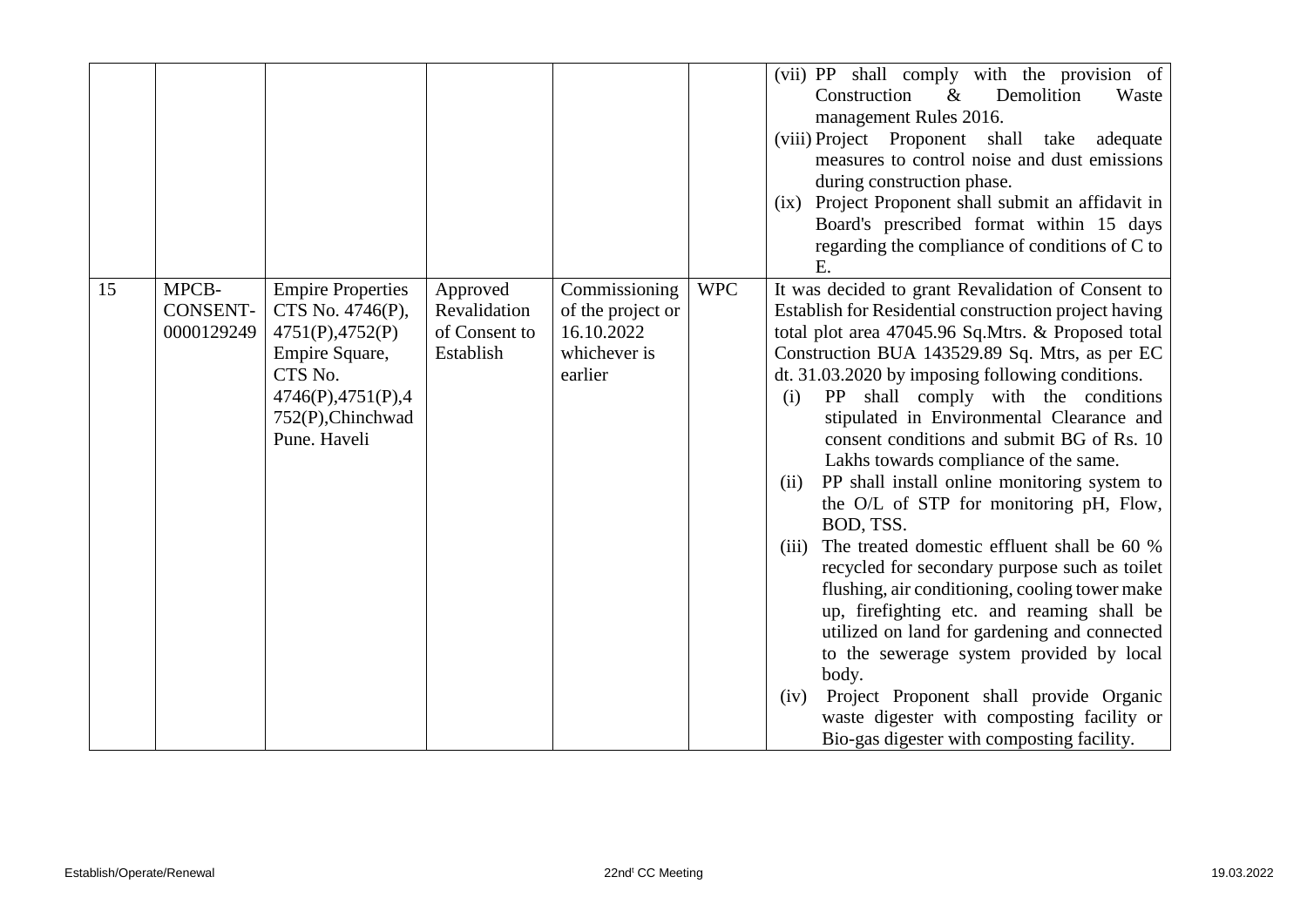|              |                                    |                    |                |            | Project Proponent shall make provision of<br>(v)      |
|--------------|------------------------------------|--------------------|----------------|------------|-------------------------------------------------------|
|              |                                    |                    |                |            | charging port for Electric vehicles in at least       |
|              |                                    |                    |                |            | 40% total available parking area                      |
|              |                                    |                    |                |            | (vi) PP shall comply with the provision of            |
|              |                                    |                    |                |            | Construction<br>$\&$<br>Demolition<br>Waste           |
|              |                                    |                    |                |            | management Rules 2016.                                |
|              |                                    |                    |                |            | (vii) Project Proponent shall take adequate           |
|              |                                    |                    |                |            | measures to control noise and dust emissions          |
|              |                                    |                    |                |            | during construction phase                             |
|              |                                    |                    |                |            | (viii) project Proponent shall submit an affidavit in |
|              |                                    |                    |                |            | Board's prescribed format within 15 days              |
|              |                                    |                    |                |            | regarding the compliance of conditions of EC          |
|              |                                    |                    |                |            | and C to E                                            |
|              |                                    |                    |                |            | PP shall submit Bank Guarantee of Rs 12.637<br>(ix)   |
|              |                                    |                    |                |            | Lakhs (0.1 % of total capital investment). The        |
|              |                                    |                    |                |            | same shall be forfeited as PP has not obtained        |
|              |                                    |                    |                |            | revalidation of consent to establish after            |
|              |                                    |                    |                |            | 21.03.2019, thus violated the Consent                 |
|              |                                    |                    |                |            | Conditions.                                           |
|              |                                    |                    |                |            | shall submit Board Resolution in<br>PP<br>(x)         |
|              |                                    |                    |                |            | prescribed format as PP has not obtained              |
|              |                                    |                    |                |            | revalidation of consent to establish after            |
|              |                                    |                    |                |            | 21.03.2019, thus violated the Consent                 |
|              |                                    |                    |                |            | Conditions. PP shall submit Bank Guarantee            |
|              |                                    |                    |                |            | of Rs 2.0 Lakhs towards submission of Board           |
|              |                                    |                    |                |            | Resolution within 15 days.                            |
|              | <b>Agenda B-Consent to Operate</b> |                    |                |            |                                                       |
| $\mathbf{1}$ | MPCB-                              | <b>INDIAN OIL</b>  | Not Approved   | <b>AST</b> | Committee noted that PP has applied for 1st consent   |
|              | <b>CONSENT-</b>                    | <b>CORPORATION</b> | 1st Consent to |            | to operate for expansion for manufacturing of         |
|              | 0000109792                         | LIMITED C.T.S.     | Operate for    |            | Different grade Lube oil lube oil 8 Nos of products   |
|              |                                    | NO. 635 Village    | expansion      |            | to the tune of 89999 MT/A. The consent to establish   |
|              |                                    | Mahul, situated at |                |            | for expansion was granted on 10.10.2016.              |
|              |                                    | 27.45 M wide D.P.  |                |            |                                                       |
|              |                                    | Road (Tata Power   |                |            |                                                       |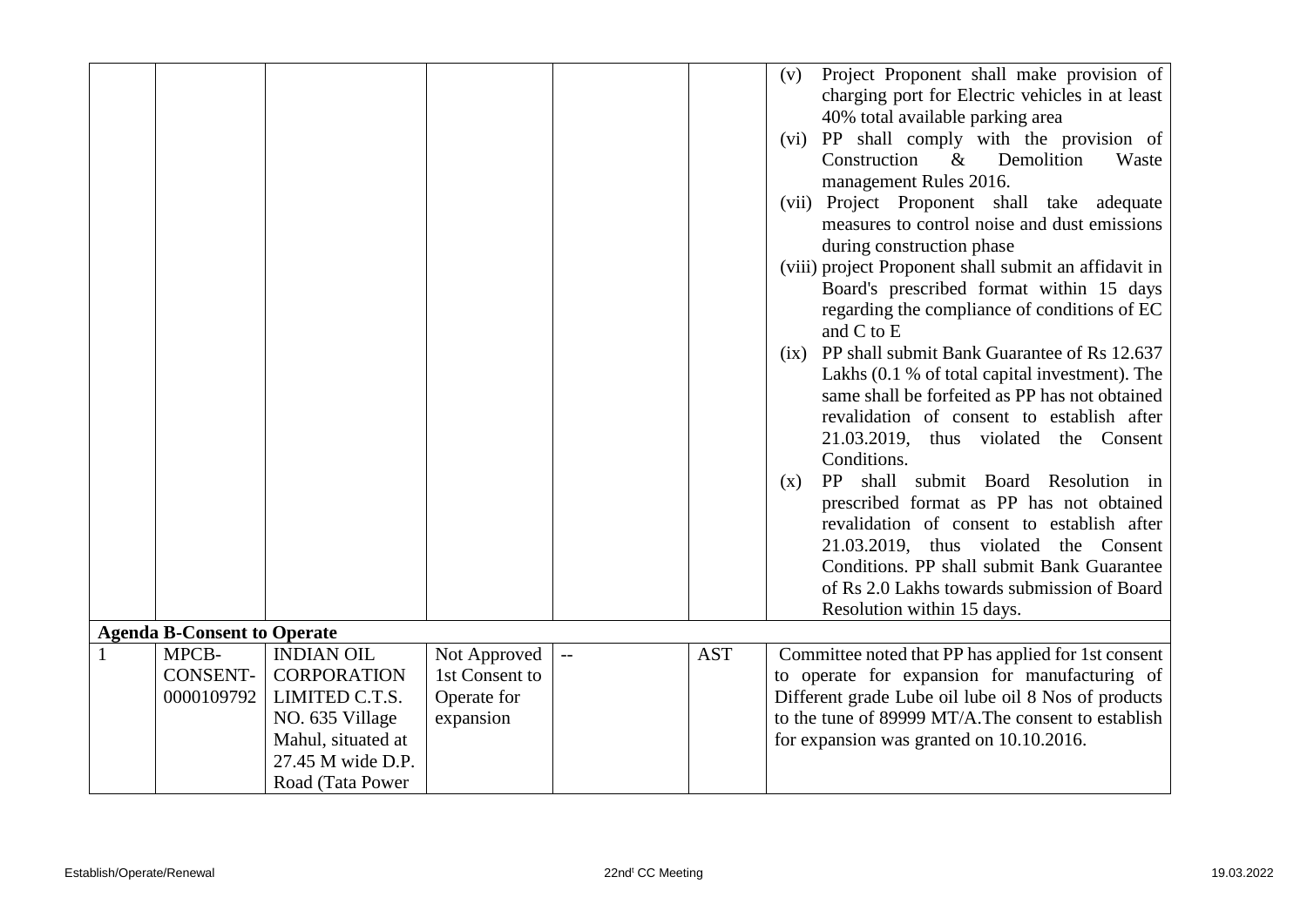|                |                                        | Road) $^{\sim}$ M (E)                                                                                     |                                                  |            |       | After due deliberation, it was decided to issue Show                                                                                                                                                                                                                                                                                                                                                                                                                                                                                                                                                                                                                                                                                                                                                                                                                                                                                                                                                                                                                                                                                                                            |
|----------------|----------------------------------------|-----------------------------------------------------------------------------------------------------------|--------------------------------------------------|------------|-------|---------------------------------------------------------------------------------------------------------------------------------------------------------------------------------------------------------------------------------------------------------------------------------------------------------------------------------------------------------------------------------------------------------------------------------------------------------------------------------------------------------------------------------------------------------------------------------------------------------------------------------------------------------------------------------------------------------------------------------------------------------------------------------------------------------------------------------------------------------------------------------------------------------------------------------------------------------------------------------------------------------------------------------------------------------------------------------------------------------------------------------------------------------------------------------|
|                |                                        | Ward, Chembur,                                                                                            |                                                  |            |       | Cause Notice for refusal of consent for following                                                                                                                                                                                                                                                                                                                                                                                                                                                                                                                                                                                                                                                                                                                                                                                                                                                                                                                                                                                                                                                                                                                               |
|                |                                        | Mumbai                                                                                                    |                                                  |            |       | non compliances.                                                                                                                                                                                                                                                                                                                                                                                                                                                                                                                                                                                                                                                                                                                                                                                                                                                                                                                                                                                                                                                                                                                                                                |
|                |                                        |                                                                                                           |                                                  |            |       | Industry has not submitted the CRZ<br>(i)                                                                                                                                                                                                                                                                                                                                                                                                                                                                                                                                                                                                                                                                                                                                                                                                                                                                                                                                                                                                                                                                                                                                       |
|                |                                        |                                                                                                           |                                                  |            |       | Clearance.                                                                                                                                                                                                                                                                                                                                                                                                                                                                                                                                                                                                                                                                                                                                                                                                                                                                                                                                                                                                                                                                                                                                                                      |
| $\overline{2}$ | MPCB-<br><b>CONSENT-</b><br>0000116816 | M/s Shell India<br>Markets private<br>limited NA Base<br>Oil Terminal<br>Sheva Village,<br>Uran JNPT Uran | Approved<br>Consent to<br>Operate<br>(Expansion) | 30.04.2025 | RO HQ | Committee noted that industry has applied for 1st<br>Consent to Operate (expansion) for Storage $\&$<br>Handling of Different Grades of Base Oil $-4000$<br>KL.<br>The case was discussed in 13th CC meeting dated<br>25.11.2021 and it was decided to submit the case in<br>next CC meeting.<br>Committee noted that PP has submitted the letter<br>issued by JNPT wherein it is mentioned that the plot<br>no. 12 allotted to M/s. Shell India in JNPT Tank<br>Farm area is not affected by any CRZ category/ is<br>free from CRZ.<br>As per Major Port Authority Act, 2021 the Port<br>Authority have power in respect of planning and<br>development within the Port Limit.<br>Considering the letter of JNPT and Major Port<br>Authority Act, 2021, it was decided to grant 1st<br>Consent to Operate (for expansion) by imposing<br>following conditions.<br>The Consent is issued on the basis of Letter<br>(i)<br>issued by JNPT dtd. 01/10/2021 with regard<br>to not affected by CRZ category and Major<br>Port Authority Act, 2021, JNPT is Planning<br>Authority.<br>PP shall submit Bank Guarantee of Rs 5.00<br>(ii)<br>lakhs toward Operation and maintenance of |
|                |                                        |                                                                                                           |                                                  |            |       | pollution control systems and compliance of<br><b>Consent Conditions.</b>                                                                                                                                                                                                                                                                                                                                                                                                                                                                                                                                                                                                                                                                                                                                                                                                                                                                                                                                                                                                                                                                                                       |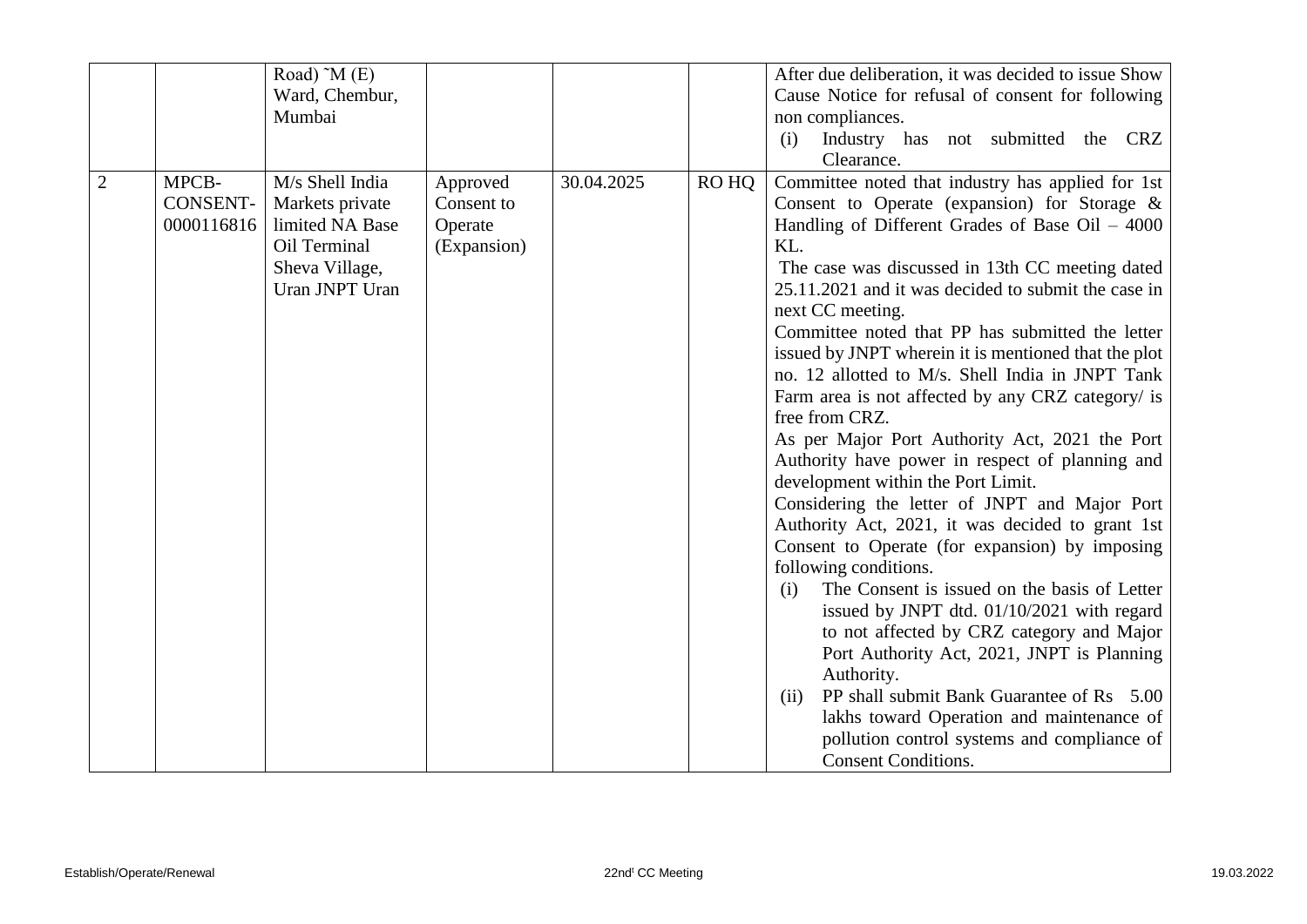| 3              | MPCB-           | <b>Brilliant Polymers</b> | Approved       | 30.04.2025 | <b>AST</b> | Committee noted that industry has applied for First          |
|----------------|-----------------|---------------------------|----------------|------------|------------|--------------------------------------------------------------|
|                | <b>CONSENT-</b> | Pvt Ltd Plot              | Consent to 1st |            |            | consent to Operate for expansion for Mfg. Polyester          |
|                | 0000121675      | No.15,16,21/4,            | Operate by     |            |            | Polymers, Polyurethane Polymers, Poly-isocyanates            |
|                |                 | <b>MIDC</b> Morivali      | amalgamation   |            |            | and Specialty Polymers.                                      |
|                |                 | Ambernath                 | with existing  |            |            | After due deliberation it was decided to grant               |
|                |                 |                           | consent.       |            |            | consent to Operate for expansion with amalgamation           |
|                |                 |                           |                |            |            | of existing consent to operate by imposing following         |
|                |                 |                           |                |            |            | conditions.                                                  |
|                |                 |                           |                |            |            | The industry shall comply with conditions of<br>(i)          |
|                |                 |                           |                |            |            | Environmental Clearance dtd. 08/04/2015.                     |
|                |                 |                           |                |            |            | <b>Industry shall renew existing Bank Guarantees</b><br>(ii) |
|                |                 |                           |                |            |            | towards compliance of consent conditions and                 |
|                |                 |                           |                |            |            | operation and maintenance of pollution control               |
|                |                 |                           |                |            |            | systems                                                      |
|                |                 |                           |                |            |            | From Bank Guarantee of Rs 5.0 lakhs, Rs 2.5<br>(iii)         |
|                |                 |                           |                |            |            | Lakhs is being forfeited as stack monitoring                 |
|                |                 |                           |                |            |            | dtd 16/09/2021 are exceeding the consented                   |
|                |                 |                           |                |            |            | limits for parameters SO2 388.27 mg/m3 $\&$                  |
|                |                 |                           |                |            |            | TPM 658.74 mg/Nm3. Industry shall submit                     |
|                |                 |                           |                |            |            | topup bank guarantee of double amount.                       |
| $\overline{4}$ | MPCB-           | <b>HARMONY</b>            | Not Approved   | $\perp$ .  | <b>AST</b> | Committee noted that industry has applied for first          |
|                | <b>CONSENT-</b> | ORGANICS PVT.             | Consent to 1st |            |            | consent to operate for expansion (part) for the mfg.         |
|                | 0000123533      | LTD. PLOT NO.             | Operate (part) |            |            | of Organic Chemicals.                                        |
|                |                 | D-5 MIDC                  | for Expansion  |            |            | The Board has granted consent to operate on                  |
|                |                 | <b>KURKUMBH</b>           | by             |            |            | 23.07.2018 for the manufacturing of the Organic              |
|                |                 | <b>DAUND</b>              | amalgamation   |            |            | Chemicals which is valid for a period up to                  |
|                |                 |                           | with existing  |            |            | 28.02.2023 with CI 14.24 Cr. Recently industry has           |
|                |                 |                           | consent        |            |            | obtained CE (Expansion) on 30/03/2021 for mfg. of            |
|                |                 |                           |                |            |            | perfumery chemicals & fine chemicals                         |
|                |                 |                           |                |            |            | After due deliberation, It was decided to defer the          |
|                |                 |                           |                |            |            | case and call the industry for technical presentation        |
|                |                 |                           |                |            |            | compliance of consent conditions<br>and<br>on                |
|                |                 |                           |                |            |            | <b>Environmental Clearance.</b>                              |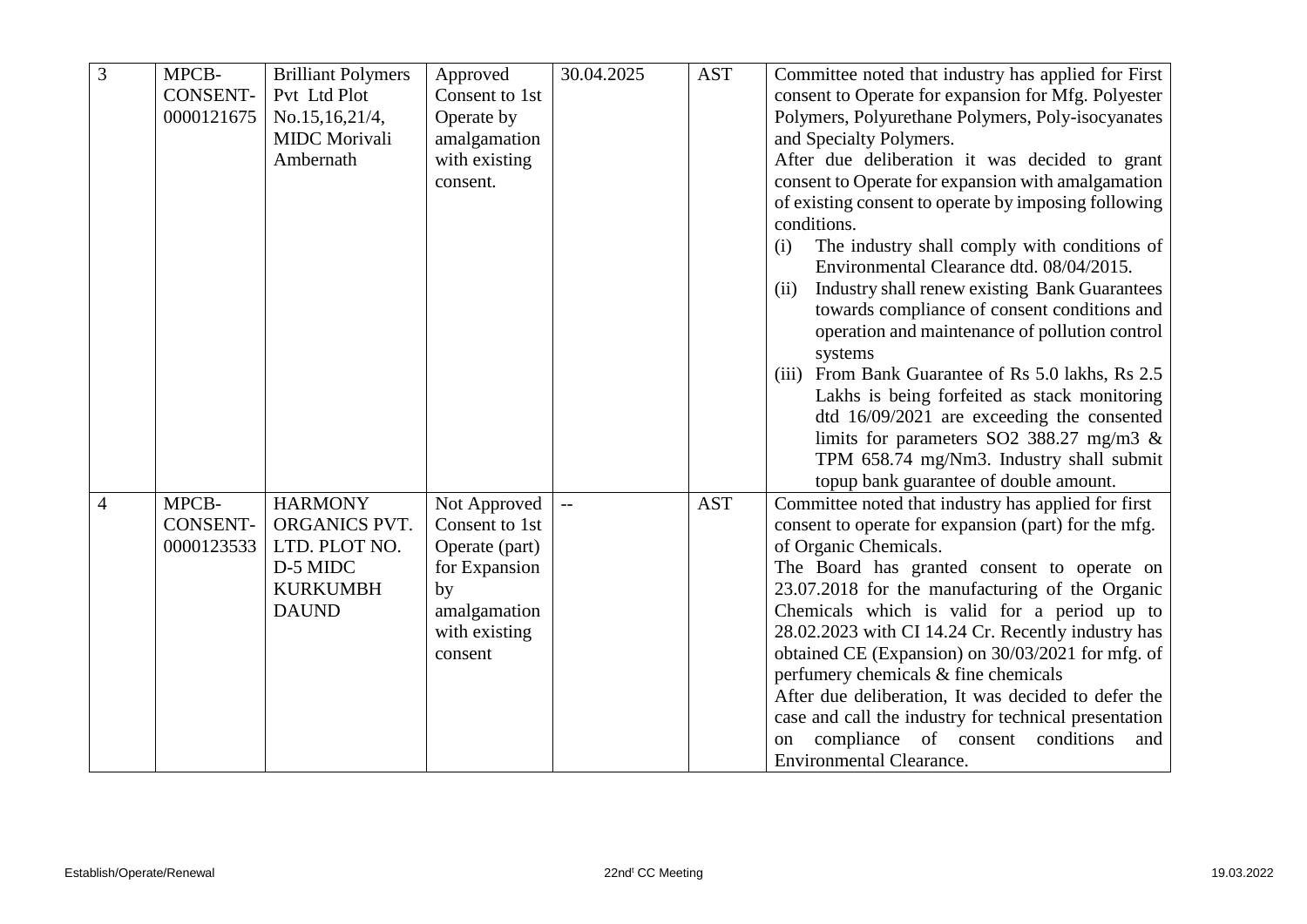| 5              | MPCB-<br><b>CONSENT-</b><br>0000125533 | M/S MATRIX<br><b>LIFE SCIENCE</b><br>PVT.LTD. D-8,<br><b>MIDC PAITHAN</b>                                                          | Not Approved<br>1st Operate<br>for Expansion<br>with change                                               | $\overline{\phantom{a}}$ | <b>AST</b> | Committee noted that industry has applied for<br>consent to operate for expansion in Specialty<br>Chemicals mfg.<br>Committee also noted that Industry has obtained                                                                                                                                                                                                                                                                                                                                                                                                                                       |
|----------------|----------------------------------------|------------------------------------------------------------------------------------------------------------------------------------|-----------------------------------------------------------------------------------------------------------|--------------------------|------------|-----------------------------------------------------------------------------------------------------------------------------------------------------------------------------------------------------------------------------------------------------------------------------------------------------------------------------------------------------------------------------------------------------------------------------------------------------------------------------------------------------------------------------------------------------------------------------------------------------------|
|                |                                        | <b>TQ PAITHAN</b><br>DIST.<br><b>AURANGABAD</b><br>D-8, MIDC<br>PAITHAN TQ<br>PAITHAN DIST.<br><b>AURANGABAD</b><br><b>PAITHAN</b> | in name                                                                                                   |                          |            | amendment in C to E vide Amendment in consent<br>dtd.09.09.2020 for overriding the consent condition<br>of "Obtaining amendment in existing EC for<br>proposed products" with the condition that "The<br>industry shall manufacture the proposed products by<br>purification and extraction process only."<br>After due deliberation, It was decided to defer the<br>case and call compliance of consent condition and<br>Environmental Clearance from the industry which<br>shall be verified by SRO/RO, MPCB. After<br>submission of verified report, the case will be<br>discussed in next CC meeting. |
| 6              | MPCB-<br><b>CONSENT-</b><br>0000125868 | Vamsi Labs Ltd<br>Plot No. A14, A-<br>15, A-31, A-32 $&$<br>A-33 Chincholi<br><b>MIDC</b> Mohol                                    | Not Approved<br>Consent to 1st<br>Operate for<br>Expansion by<br>amalgamation<br>with existing<br>consent | $\mathbf{L}$             | <b>AST</b> | Committee noted that industry has applied for<br>Consent to 1st Operate for expansion for increase in<br>quantity of existing 6 Nos of products & addition of<br>42 Nos of API products.<br>After due deliberation, it was decided to defer the<br>call report on Compliance<br>and<br>case<br>of<br>Environmental Clearance. The repost shall be<br>verified by SRO/RO MPCB. After submission of<br>verified report from SRO/RO, the case will be<br>discussed in next CC meeting.                                                                                                                       |
| $\overline{7}$ | MPCB-<br><b>CONSENT-</b><br>0000125888 | Venus Wire<br><b>Industries Pvt Ltd</b><br>Takai- Adoshi<br>Road, Khopoli<br>Atkargaon<br>Khalapur                                 | Not Approved<br>Consent to<br>Operate                                                                     | $\mathbf{L}$             | <b>APC</b> | It was decided to issue show cause notice for refusal<br>of consent to operate for following non compliances,<br>O & M ETP is poor. PP has not upgraded ETP<br>(i)<br>to achieved ZLD as per consent to establish<br>conditions.<br>Industry has not provided sewage treatment<br>(ii)<br>plant                                                                                                                                                                                                                                                                                                           |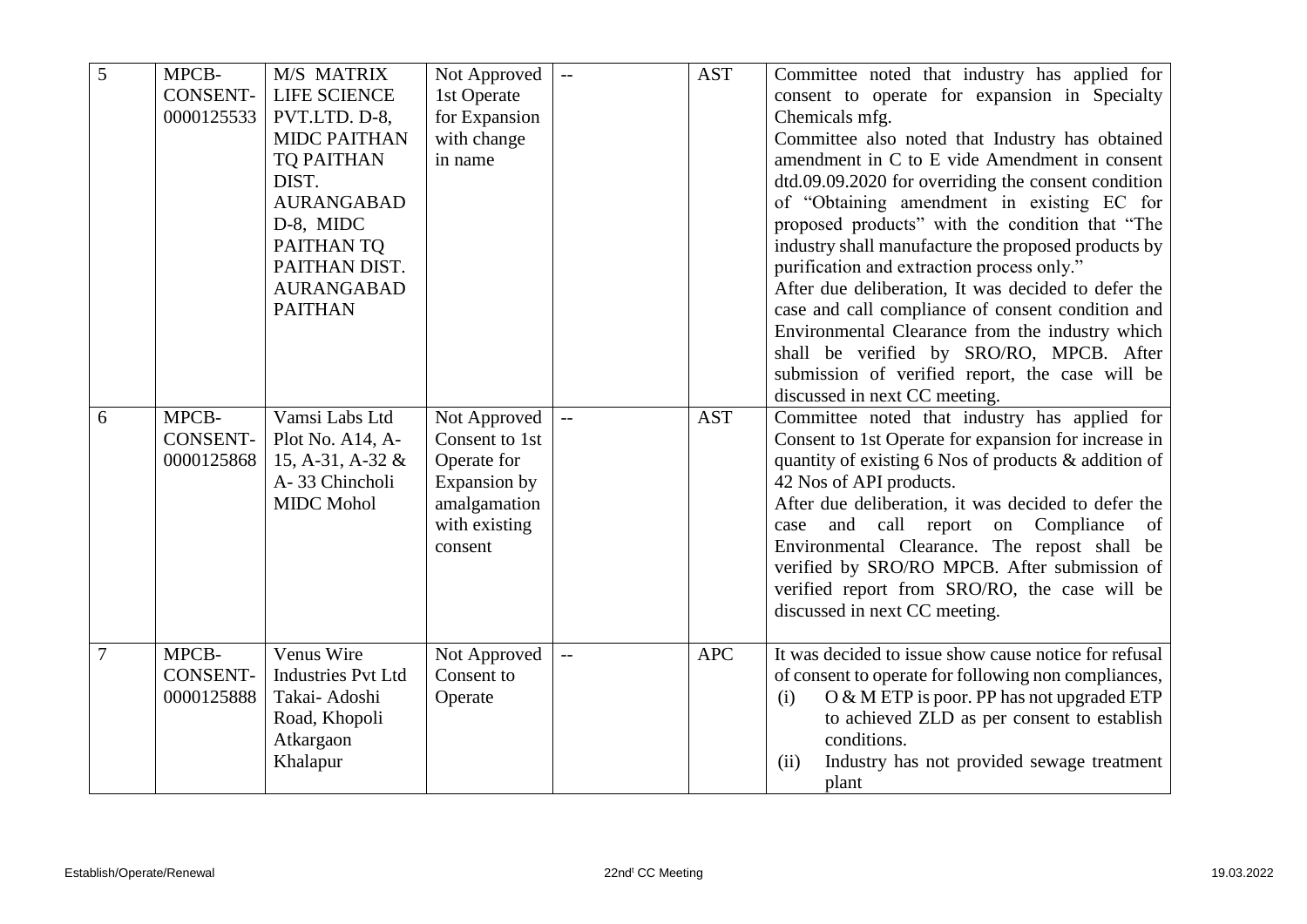|                |                                        |                                                                                                                                                                                                          |                                       |            |            | Industry has not provided fume extraction<br>(iii)<br>system followed by scrubber to pickling<br>section.<br>Industry has not submitted BG as per consent<br>(iv)<br>to establish for expansion conditions                                                                                                                                                                                                                                                                                                                                           |
|----------------|----------------------------------------|----------------------------------------------------------------------------------------------------------------------------------------------------------------------------------------------------------|---------------------------------------|------------|------------|------------------------------------------------------------------------------------------------------------------------------------------------------------------------------------------------------------------------------------------------------------------------------------------------------------------------------------------------------------------------------------------------------------------------------------------------------------------------------------------------------------------------------------------------------|
| 8              | MPCB-<br><b>CONSENT-</b><br>0000127080 | <b>MICROTECH</b><br><b>DEVELOPERS</b><br><b>LIMITED</b><br>(FORMERLY<br><b>KNOWN AS</b><br><b>LODHA</b><br>DEVELOPER)<br>CTS 216A, 216B,<br>216C<br><b>JOGESHWARI</b><br>(W) VILLAGE<br><b>BANDIVALI</b> | Not Approved<br>Consent to<br>Operate | $-$        | <b>WPC</b> | Committee noted that PP has applied for 1st Consent<br>to Operate (Part) for Residential Construction<br>Project having Plot area 22051.80 Sq.mtrs and total<br>BUA 45281.40 Sq.mtrs, Out of total BUA 98291.62<br>Sq. Mtrs as per EC dtd 26.03.2018.<br>After due deliberation, It was decided to defer the<br>case and call compliance of consent condition and<br>Environmental Clearance from the industry which<br>shall be verified by SRO/RO, MPCB. After<br>submission of verified report, the case will be<br>discussed in next CC meeting. |
|                | <b>Agenda C-Consent to Renewal</b>     |                                                                                                                                                                                                          |                                       |            |            |                                                                                                                                                                                                                                                                                                                                                                                                                                                                                                                                                      |
|                | MPCB-<br>CONSENT-<br>0000108288        | Bellora Naigaon<br>Deep Opencast<br><b>Expansion Project</b><br>, Bellora, Wani                                                                                                                          | Approved<br>Renewal of<br>Consent     | 31/03/2023 | <b>APC</b> | It was decided to grant renewal of consent for Coal<br>Mining (Mine Lease area $626.17$ ha) = 1.25<br>MMTPA with following conditions,<br>PP shall extend existing consented Bank<br>(i)<br>Guarantee.                                                                                                                                                                                                                                                                                                                                               |
| $\overline{2}$ | MPCB-<br><b>CONSENT-</b><br>0000111441 | <b>MITC ROLLING</b><br><b>MILLS PVT LTD</b><br>$B-2/1 & B-2/2$<br><b>MIDC PALKHED</b><br>ROAD,<br>DINDORI,<br><b>NASHIK</b><br><b>DINDORI</b>                                                            | Approved<br>Renewal of<br>Consent     | 30.06.2025 | <b>APC</b> | Committee noted that Industry has applied for<br>renewal of consent to operate for steel plant.<br>The case was discussed in 11th CC dtd. 05/10/2021.<br>Show cause was issued on $22/10/2021$ and further<br>Personal hearing was extended to the industry before<br>Member Secretary Sir through VC on 21/02/2022.<br>The industry has submitted that industry has<br>installed online continuous monitoring system.                                                                                                                               |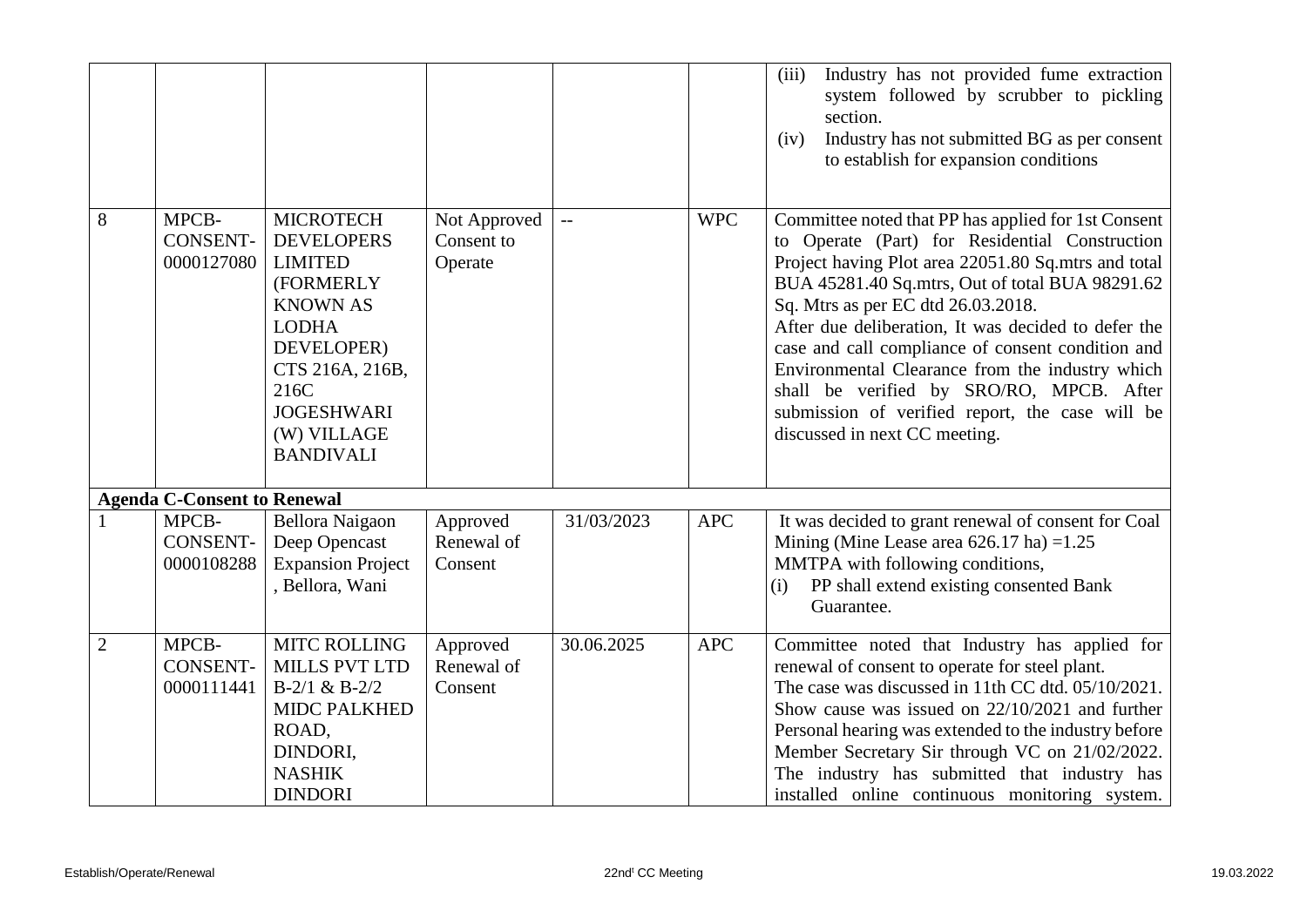|                |                 |                        |              |              |            | However, connectivity of the same to server of                                        |
|----------------|-----------------|------------------------|--------------|--------------|------------|---------------------------------------------------------------------------------------|
|                |                 |                        |              |              |            | MPCB/CPCB is awaited. Industry has provided bag                                       |
|                |                 |                        |              |              |            | filters with stack of 30 Mt height to induction                                       |
|                |                 |                        |              |              |            | Furnace (30 $& 12$ T). Ventury scrubber with stack of                                 |
|                |                 |                        |              |              |            | 30 Mt height is provided to Induction Furnace                                         |
|                |                 |                        |              |              |            | $(1,2\&4)$ . Wet scrubber with stack of ht. 30 mtrs                                   |
|                |                 |                        |              |              |            | height provided to Reheating Furnace. Industry has                                    |
|                |                 |                        |              |              |            | requested for more time to install secondary                                          |
|                |                 |                        |              |              |            | emission control system because existing set up is                                    |
|                |                 |                        |              |              |            | too old and structural changes need to be done for                                    |
|                |                 |                        |              |              |            | roof top secondary hood system.                                                       |
|                |                 |                        |              |              |            | After due deliberation it was decided to grant                                        |
|                |                 |                        |              |              |            | renewal of consent by imposing following                                              |
|                |                 |                        |              |              |            | conditions.                                                                           |
|                |                 |                        |              |              |            | Industry shall renew the Bank Guarantee of Rs<br>(i)                                  |
|                |                 |                        |              |              |            | 7.0 lakhs towards operation and maintenance                                           |
|                |                 |                        |              |              |            | of pollution control systems.<br>Industry shall install and operate secondary<br>(ii) |
|                |                 |                        |              |              |            | emission control system within 6 Months.                                              |
|                |                 |                        |              |              |            | Industry shall renew the Bank guarantee of Rs<br>(iii)                                |
|                |                 |                        |              |              |            | 5.0 Lakhs towards installation of secondary                                           |
|                |                 |                        |              |              |            | fume extraction systems.                                                              |
|                |                 |                        |              |              |            | Industry shall ensure connectivity of online<br>(iv)                                  |
|                |                 |                        |              |              |            | continuous monitoring system to MPCB and                                              |
|                |                 |                        |              |              |            | CPCB server.                                                                          |
| $\overline{3}$ | MPCB-           | <b>Oriental Rubber</b> | Not Approved | $\mathbf{u}$ | <b>AST</b> | Committee noted that Industry has applied for                                         |
|                | <b>CONSENT-</b> | Industries Pvt. Ltd.   | Renewal of   |              |            | renewal of consent for manufacturing of Rubber                                        |
|                | 0000111707      | Gat No. 735 (Part)     | Consent      |              |            | belting & Other Rubber products. Industry is having                                   |
|                |                 | Karandi Shirur,        |              |              |            | consent to operate valid upto 31/3/2021.                                              |
|                |                 | Pune                   |              |              |            | The case was discussed in $9th$ CC meeting dtd                                        |
|                |                 |                        |              |              |            | 16.09.2021 and SCN for Refusal of consent was                                         |
|                |                 |                        |              |              |            | issued as the CI increased from 73.70 Cr to 99.71 Cr                                  |
|                |                 |                        |              |              |            | prior to obtaining C to E; Industry is operating                                      |
|                |                 |                        |              |              |            | expansion activities without obtaining C to O from                                    |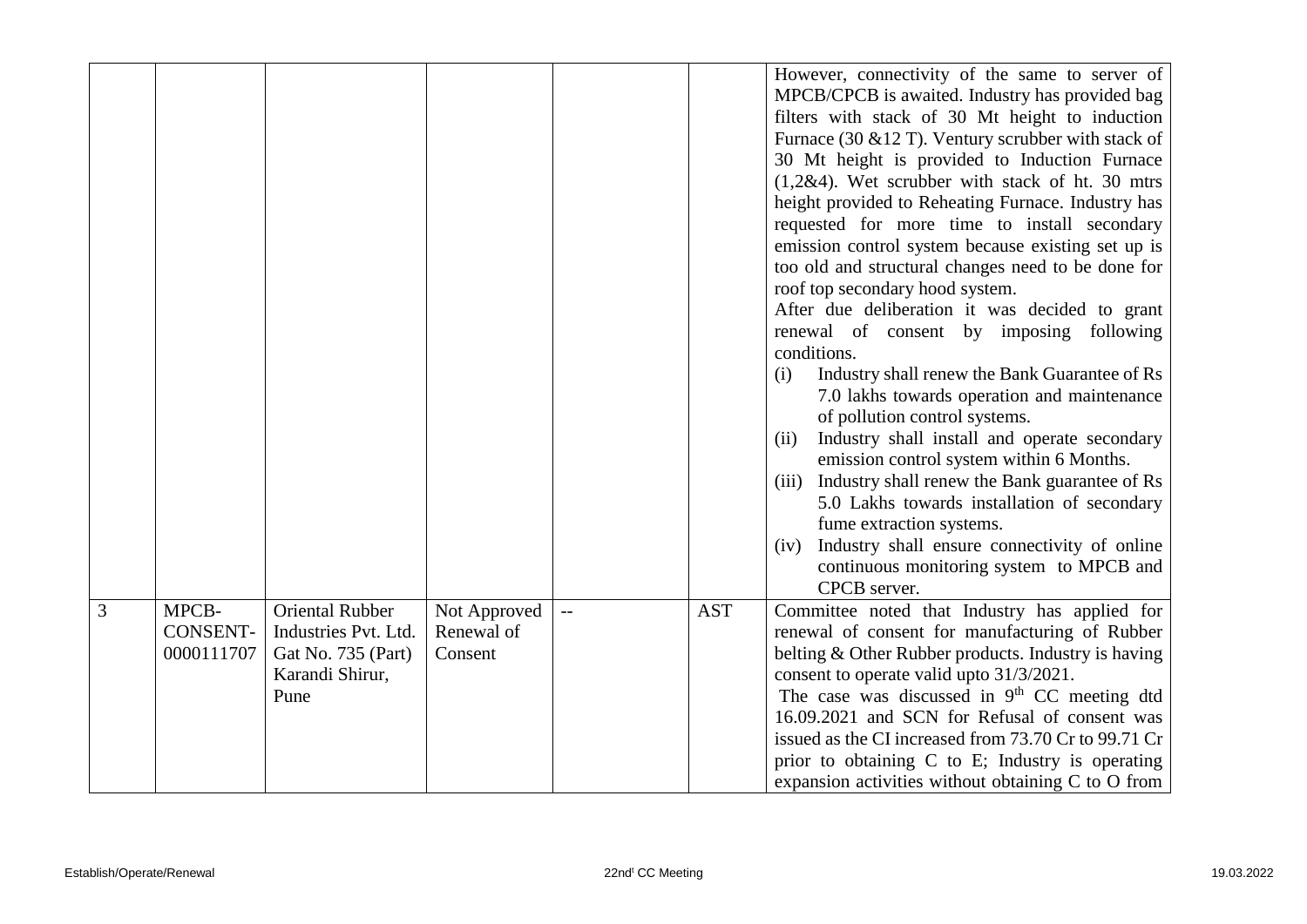|                |                                        |                                                                                                     |                                                        |                                                                             |            | the Board; Industry has not obtained NOC from<br>GCGWA for use of well water and Industry has not<br>submitted BG as per existing consent condition.<br>Committee noted the reply submitted by industry.<br>After due deliberation, it was decided to call the<br>industry for presentation                                                                                                                                                                                                                                                                                                                                |
|----------------|----------------------------------------|-----------------------------------------------------------------------------------------------------|--------------------------------------------------------|-----------------------------------------------------------------------------|------------|----------------------------------------------------------------------------------------------------------------------------------------------------------------------------------------------------------------------------------------------------------------------------------------------------------------------------------------------------------------------------------------------------------------------------------------------------------------------------------------------------------------------------------------------------------------------------------------------------------------------------|
| $\overline{4}$ | MPCB-<br><b>CONSENT-</b><br>0000116221 | <b>Sitec Labs Limited</b><br>TTC MIDC<br>Mahape                                                     | Approved<br>Renewal of<br>Consent                      | 30.06.2023                                                                  | <b>PSO</b> | Committee noted that PP has applied for renewal of<br>CCA for $R \& D$ activity $\&$ Bio equivalence along<br>with 112 beds. The case was discussed in 14th CC<br>meeting dtd 25.11.2021 and SCN for Refusal was<br>issued on 04/02/2022.<br>Committee noted the reply submitted by PP. After<br>due deliberation, It was decided to grant renewal of<br>CCA for $R \& D$ activity $\&$ Bio equivalence along<br>with 112 beds by imposing BG as per BG regime.                                                                                                                                                            |
| 5              | MPCB-<br><b>CONSENT-</b><br>0000116916 | Mharashtra Vidyut<br>Nigam Pvt. Ltd<br>Plot No C-1 MIDC<br><b>Industrial Growth</b><br>Centre Deoli | Approved<br>Renewal of<br>Consent                      | 31/8/2022                                                                   | <b>APC</b> | It was decided to grant renewal of consent for short<br>period for Bio mass based Power Plant having<br>capacity 10 MW with following conditions,<br>PP shall installed OCEMS & CAAQMS<br>(i)<br>within 3 months.<br>PP shall provide adequate capacity silo for<br>(ii)<br>fly ash storage within 3 months and dispose<br>fly ash as per fly ash notification.<br>PP shall operate existing ETP $&$ STP to<br>(iii)<br>achieve consented std. and treated effluent<br>recycle for dust suppression.<br>PP shall submit Bank Guarantee of Rs. 5<br>(iv)<br>lakhs towards $O \& M$ and compliance of<br>consent conditions. |
| 6              | MPCB-<br><b>CONSENT-</b><br>0000089733 | M/s Pharande<br>Promoters and<br>Builders Plot 12,<br>Sector No 6,<br>Pradhikaran, Pune             | Approved<br>Revalidation<br>of Consent to<br>Establish | Commissioning<br>of the project or<br>16.05.2023<br>whichever is<br>earlier | <b>WPC</b> | Committee noted that Project Proponent has applied<br>for revalidation of Consent to Establish for proposed<br>residential construction project having total plot area<br>41425 SqM. and total Construction BUA 76220.49<br>sq. mtr as per EC dtd 18.05.2013.                                                                                                                                                                                                                                                                                                                                                              |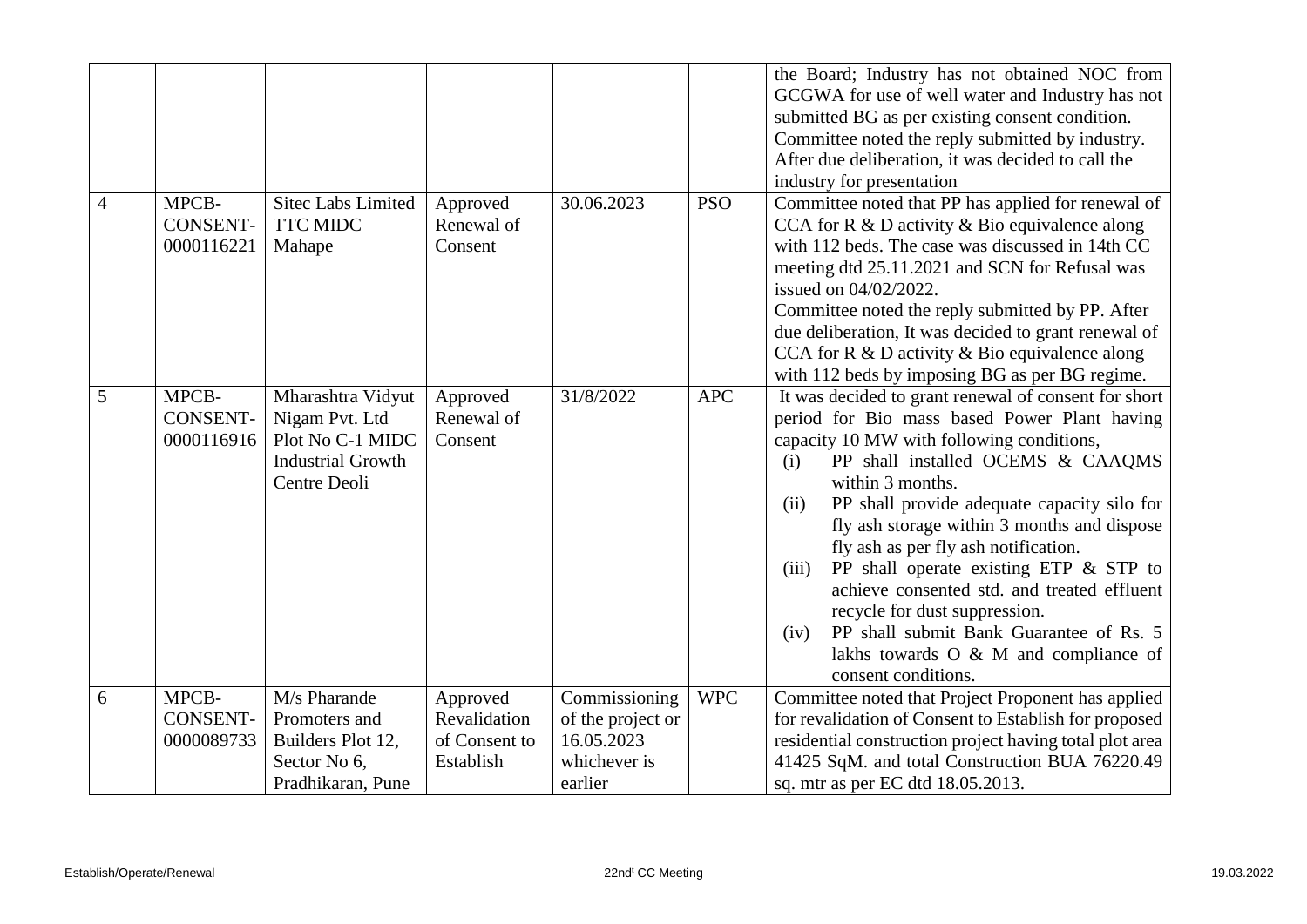|  |  | The case was discussed in 13th CC meeting dtd           |
|--|--|---------------------------------------------------------|
|  |  | 25.11.2021 and SCN for refusal of consent was           |
|  |  | issued on 14.02.as PP has not submitted details of      |
|  |  | revalidation of Environmental Clearance dtd             |
|  |  | 18.05.2013., PP has completed construction work of      |
|  |  | 8 nos of buildings $-P+12$ th floor each & all are      |
|  |  | occupied. PP has not submitted architect certificate    |
|  |  | for completed construction work., BG as per consent     |
|  |  | to establish and under taking for CI.                   |
|  |  | Committee noted the reply submitted by PP wherein       |
|  |  | it is reported that PP have applied for EC vide         |
|  |  | proposal no. SIA/MH/MIS/186017/2020, as per             |
|  |  | minutes of 228th meeting of SEIAA held on               |
|  |  | 18.8.2021, SEIAA has decided to grant revalidation      |
|  |  | of EC dtd.18.5.2013 for the period upto 16.5.2023,      |
|  |  | subject to submission of revised Architect              |
|  |  | certificate. 16.05.PP has submitted Architect           |
|  |  | certificate dtd.21.2.2022 showing constructed BUA       |
|  |  | is 35210.94 sqmtr, submitted Bank Guarantee of          |
|  |  | Rs.2.0/- Lakh & 5.0/- Lakh as per Consent               |
|  |  | conditions and undertaking showing capital              |
|  |  | investment is Rs.147.60/- cr.                           |
|  |  | After due deliberation, it was decided to grant         |
|  |  | Revalidation of Consent to Establish for proposed       |
|  |  | residential construction project having total plot area |
|  |  | 41425 SqM. and total Construction BUA 76220.49          |
|  |  | sq. mtr by imposing following conditions.               |
|  |  | PP shall obtain Environmental Clearance for<br>(i)      |
|  |  | the proposed construction activity. PP shall            |
|  |  | not take any effective steps towards the                |
|  |  | construction<br>without<br>obtaining                    |
|  |  | <b>Environmental Clearance.</b>                         |
|  |  | PP shall comply with the conditions stipulated<br>(ii)  |
|  |  | in consent conditions and shall submit the BG           |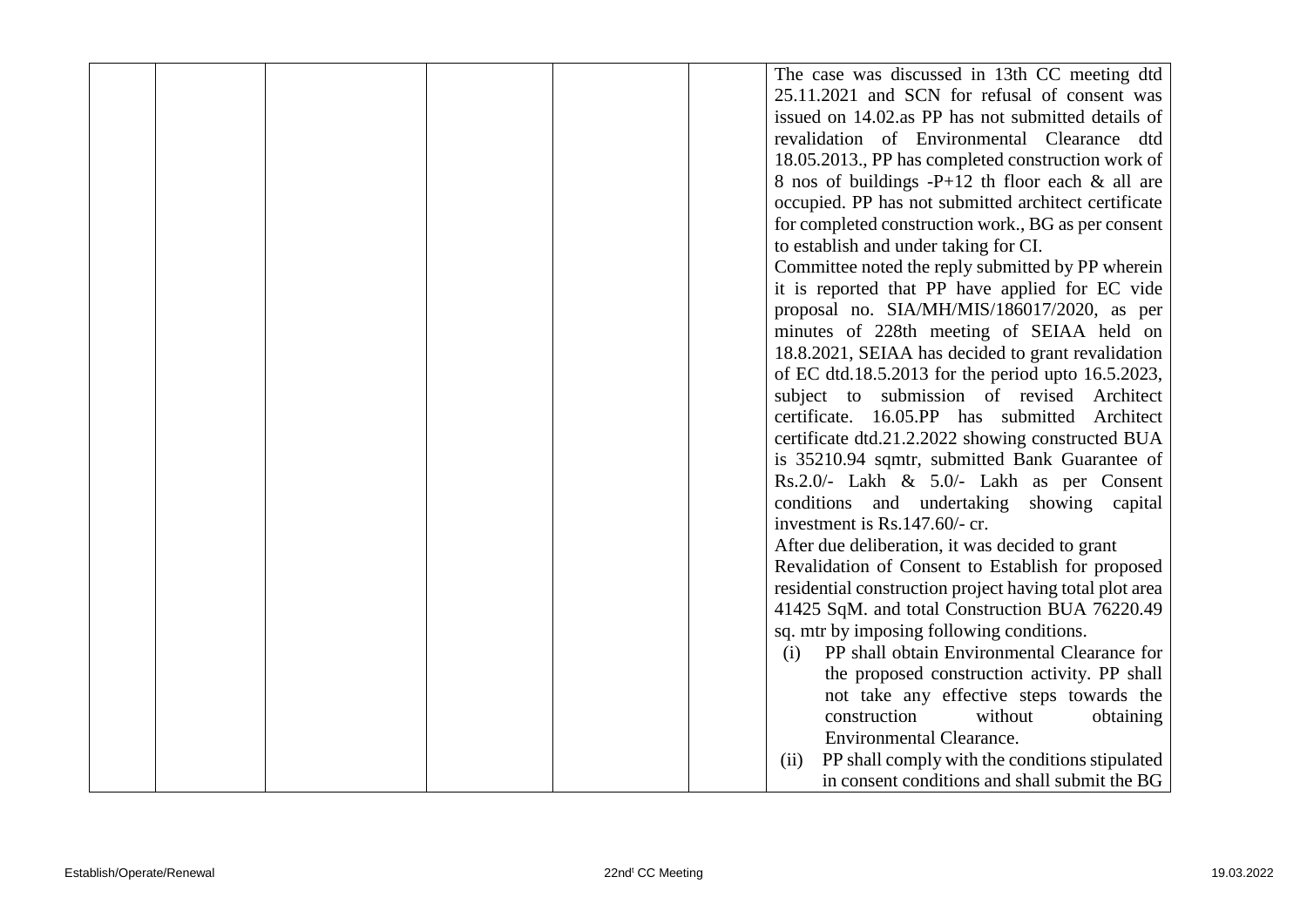|  |  |      | of Rs. 10 Lakhs towards compliance of the              |
|--|--|------|--------------------------------------------------------|
|  |  |      | same.                                                  |
|  |  |      | (iii) PP shall install online monitoring system to the |
|  |  |      | O/L of STP for monitoring pH, Flow, BOD,               |
|  |  |      | TSS.                                                   |
|  |  | (iv) | The treated domestic effluent shall be 60 %            |
|  |  |      | recycled for secondary purpose such as toilet          |
|  |  |      | flushing, air conditioning, cooling tower make         |
|  |  |      | up, firefighting etc. and reaming shall be             |
|  |  |      | utilized on land for gardening and connected to        |
|  |  |      | the sewerage system provided by local body.            |
|  |  | (v)  | Project Proponent shall provide Organic waste          |
|  |  |      | digester with composting facility or Bio -gas          |
|  |  |      | digester with composting facility.                     |
|  |  | (vi) | Project Proponent shall make provision of              |
|  |  |      | charging port for Electric vehicles in at least        |
|  |  |      | 40% total available parking area                       |
|  |  |      | (vii) PP shall comply with the provision of            |
|  |  |      | Construction<br>Demolition<br>$\&$<br>Waste            |
|  |  |      | management Rules 2016.                                 |
|  |  |      | (viii) Project Proponent shall take adequate           |
|  |  |      | measures to control noise and dust emissions           |
|  |  |      | during construction phase                              |
|  |  | (ix) | Project Proponent shall submit an affidavit in         |
|  |  |      | Board's prescribed format within 15 days               |
|  |  |      | regarding the compliance of conditions of C to         |
|  |  |      | E.                                                     |
|  |  | (x)  | PP shall submit Bank Guarantee of Rs 14.76             |
|  |  |      | Lakhs(0.1 % of Capital Investment). The same           |
|  |  |      | shall be forfeited as PP has not obtained              |
|  |  |      | revalidation of consent to establish after             |
|  |  |      | 06.02.2019,<br>thus<br>violated<br>the<br>consent      |
|  |  |      | conditions.                                            |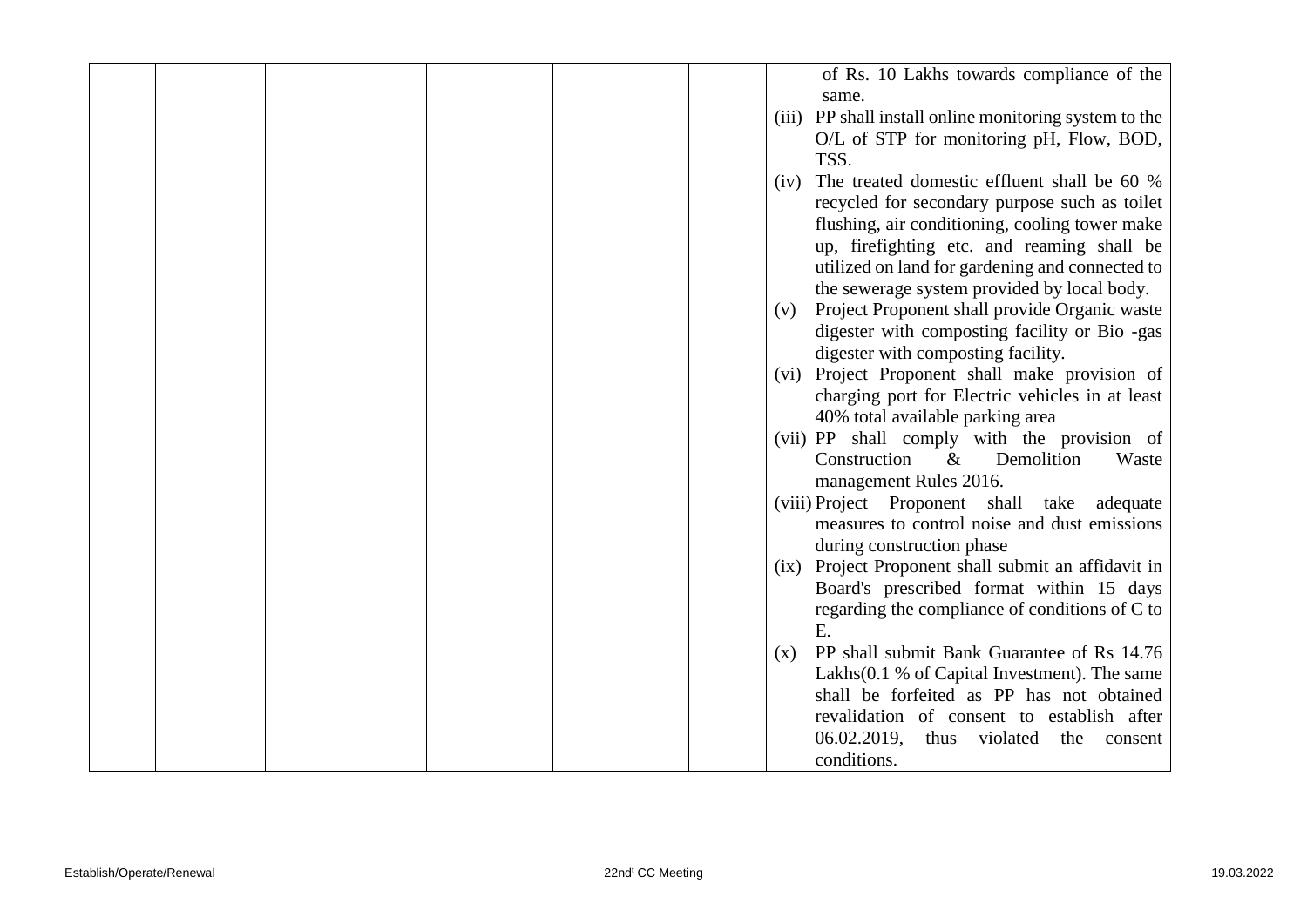|   |                 |                          |            |            |            | (xi) PP shall submit Board Resolution in prescribed     |
|---|-----------------|--------------------------|------------|------------|------------|---------------------------------------------------------|
|   |                 |                          |            |            |            | format as PP has not obtained revalidation of           |
|   |                 |                          |            |            |            | consent to establish after 06.02.2019, thus             |
|   |                 |                          |            |            |            | violated the consent conditions. PP shall               |
|   |                 |                          |            |            |            | submit Bank Guarantee of Rs 2.0 Lakhs                   |
|   |                 |                          |            |            |            | towards submission of Board Resolution.                 |
| 7 | MPCB-           | <b>Akshay Industries</b> | Approved   | 30.11.2024 | <b>PSO</b> | Committee noted that CBMWTSDF Facility has              |
|   | <b>CONSENT-</b> | <b>MIDC</b> area Latur   | Renewal of |            |            | applied for renewal of consent to operate for           |
|   | 0000116882      |                          | Consent    |            |            | combined consent/authorization.                         |
|   |                 |                          |            |            |            | The case was discussed in 14thCC meeting dtd            |
|   |                 |                          |            |            |            | 25.11.2021 and Show Cause Notice for refusal was        |
|   |                 |                          |            |            |            | issued as facility has not paid additional consent fees |
|   |                 |                          |            |            |            | Rs.15000/-, not submitted BMW Annual report             |
|   |                 |                          |            |            |            | 2020, details of BMW treatment and disposal, BG         |
|   |                 |                          |            |            |            | compliance status and JVS reports.                      |
|   |                 |                          |            |            |            | Committee noted the reply submitted by facility.        |
|   |                 |                          |            |            |            | After due deliberation, it was decided to grant         |
|   |                 |                          |            |            |            | renewal of consent to operate for combined              |
|   |                 |                          |            |            |            | consent/authorization by imposing BGs as per BG         |
|   |                 |                          |            |            |            | regime.                                                 |
| 8 | MPCB-           | The Ruby mills.          | Approved   | 31.01.2026 | <b>WPC</b> | Committee noted that industry has applied for plain     |
|   | <b>CONSENT-</b> | ltd survey no.           | Renewal of |            |            | renewal of Consent for processing Yarm & Textile        |
|   | 0000101158      | 73,74,75,                | consent    |            |            | Cotton & Blend.                                         |
|   |                 | 76,77,93&95,Villa        |            |            |            | The case was discussed in 7th CC meeting dtd            |
|   |                 | ge Kharsundi, Tal.-      |            |            |            | 09.09.2021 & 11.09.2021 and it was decided to call      |
|   |                 | Khalapur, Dist.          |            |            |            | the industry for technical presentation for all non-    |
|   |                 | Raigad                   |            |            |            | compliances, WHE capacity, RO Capacity, effluent        |
|   |                 |                          |            |            |            | generation and its disposal details. The Personal       |
|   |                 |                          |            |            |            | Hearing was extended before Hon'ble Member              |
|   |                 |                          |            |            |            | Secretary, MPC Board on 21.02.2022 through Video        |
|   |                 |                          |            |            |            | Conference. The SRO Reported that industry is           |
|   |                 |                          |            |            |            | complied with the consent conditions.                   |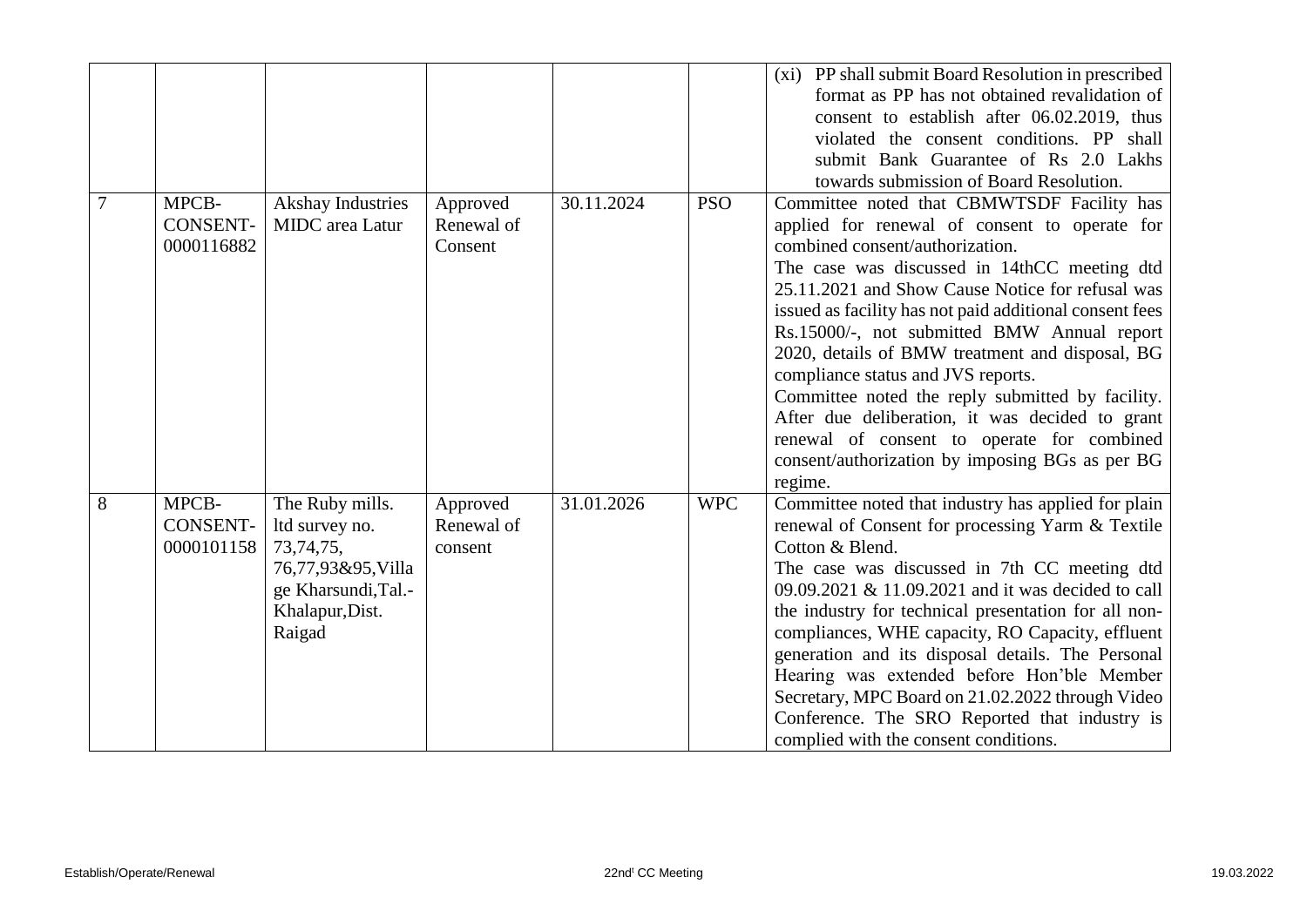|    |                                        |                                                                                                                   |                                                     |            |            | After due deliberation, it was decided to grant<br>renewal of consent by imposing following<br>conditions.<br>The treated effluent shall be recycled/recued in<br>(i)<br>process so as to achieve Zero Liquid Discharge.<br>(ii) Industry shall renew the existing Bank                                                                                                                                                                                                                                                                                                                                                                               |
|----|----------------------------------------|-------------------------------------------------------------------------------------------------------------------|-----------------------------------------------------|------------|------------|-------------------------------------------------------------------------------------------------------------------------------------------------------------------------------------------------------------------------------------------------------------------------------------------------------------------------------------------------------------------------------------------------------------------------------------------------------------------------------------------------------------------------------------------------------------------------------------------------------------------------------------------------------|
| 9  | MPCB-<br><b>CONSENT-</b><br>0000116782 | <b>KLASSIC</b><br><b>WHEELS</b><br><b>PRIVATE</b><br><b>LIMITED PLOT</b><br><b>NOE7&amp;8</b><br>M.I.D.C Nagar    | Approved<br>Renewal of<br>consent with<br>expansion | 30.9.2024  | <b>APC</b> | Guarantees as per consent conditions.<br>It was decided to grant renewal of consent with<br>increased capital investment and change in name as<br>M/s. Klassic Wheels Ltd. And for mfg. Wheels for<br>Two/Three Wheelers Rims-5.0 Lacs Nos./M with<br>following conditions,<br>(i) PP shall submit the company's Board<br>Resolution stating that they will not violate the<br>environmental laws and will not carry out<br>expansion activities with increase in Capital<br>Investment without obtaining prior permission<br>of the Board and B.G of Rs. 2 lakhs towards<br>compliance of same<br>(ii) PP shall submit Bank Guarantee of Rs. 5 lakhs |
| 10 | MPCB-<br><b>CONSENT-</b><br>0000119050 | M/s TATA Auto<br>Comp Systems<br>Ltd. (Interior $&$<br>Plastic Div.) Plot<br>no. 31 D II MIDC<br>Chinchwad Haveli | Approved<br>Renewal of<br>consent                   | 30/09/2022 | <b>APC</b> | towards O & M of pollution control systems<br>and compliance of consent conditions.<br>It was decided to grant renewal of consent for mfg<br>of Molded Plastic Components and Assemblies for<br>Automobile Interiors and exteriors application-<br>200000 Nos./Y without any surface treatment with<br>following conditions<br>PP shall uses Moulded plastic, 20 % recycled<br>(i)<br>plastic<br>PP shall submit EPR<br>(ii)<br>PP shall submit BG of Rs. 5 lakhs towards O<br>(iii)<br>& M of pollution control systems and<br>compliance of consent conditions.                                                                                     |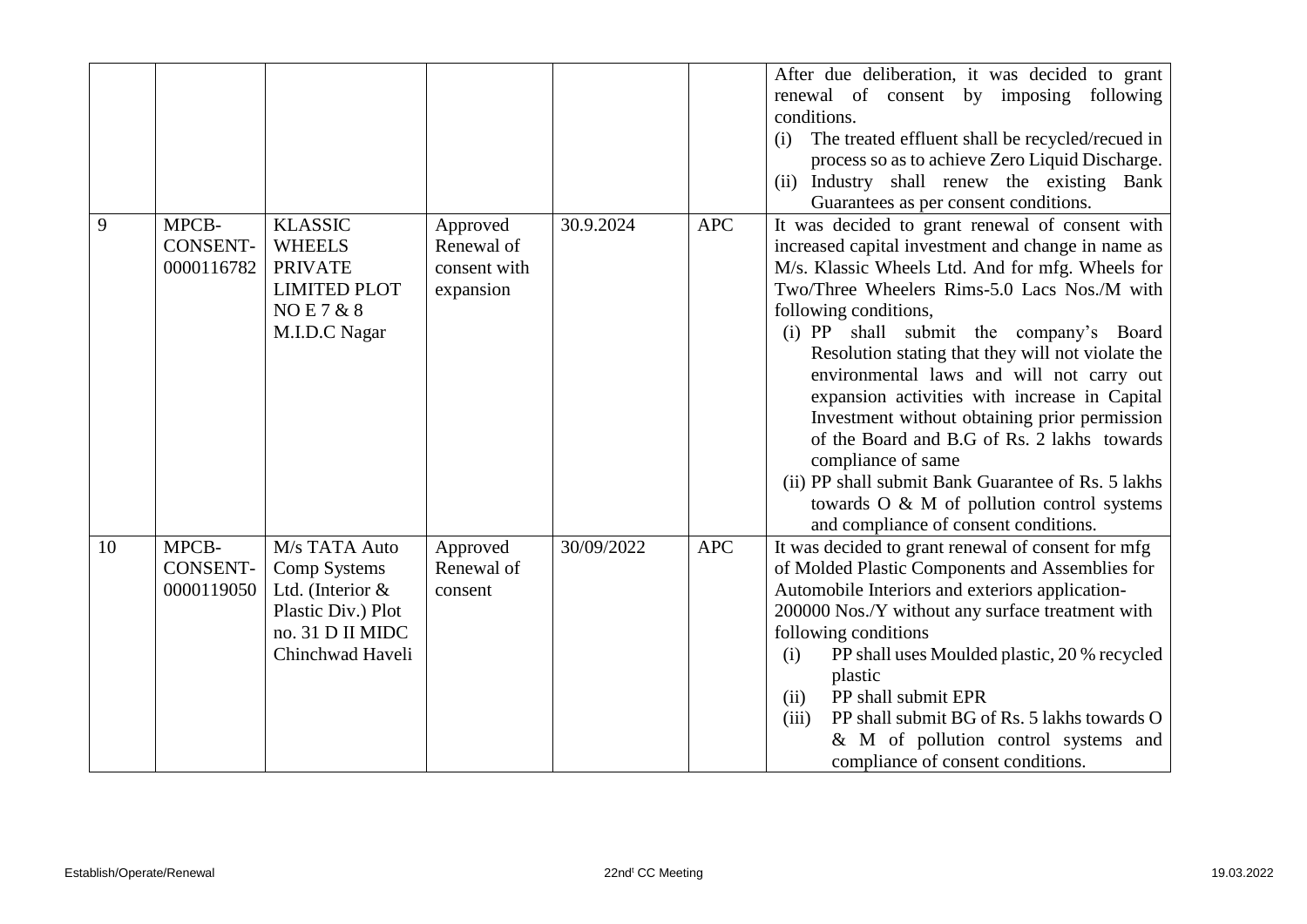| $\overline{11}$ | MPCB-<br><b>CONSENT-</b><br>0000117022 | <b>GLATT</b><br><b>SYSTEMS</b><br><b>PRIVATE</b><br><b>LIMITED GAT</b><br>NO. 321/2, 322/2,<br>324/1, 324/2 &<br>322/2/B<br>VILLAGE -<br>KONDHAPURI,<br>PUNE- | Approved<br>Renewal of<br>consent | 31/05/2023 | <b>APC</b> | It was decided to grant renewal of consent for<br>production of - Laboratory for Equipment trials-300<br>Nos/Y, Stainless Steel Equipment for Chemical<br>Plant-50 Nos/Y, Stainless Steel Plant for Food<br>Plants-50 Nos/Y and Stainless Steel Plant for<br>Various Industries-100 Nos/Y and Laboratory for<br>Equipment trials. with amalgamation of two consent<br>to operate without acid cleaning activity with<br>following conditions<br>(i) PP shall submit Bank Guarantee of Rs. 5 lakhs                                                                                                                                                                                                                                                                                                             |
|-----------------|----------------------------------------|---------------------------------------------------------------------------------------------------------------------------------------------------------------|-----------------------------------|------------|------------|---------------------------------------------------------------------------------------------------------------------------------------------------------------------------------------------------------------------------------------------------------------------------------------------------------------------------------------------------------------------------------------------------------------------------------------------------------------------------------------------------------------------------------------------------------------------------------------------------------------------------------------------------------------------------------------------------------------------------------------------------------------------------------------------------------------|
|                 |                                        | <b>AHMEDNAGAR</b><br><b>ROAD SHIRUR</b>                                                                                                                       |                                   |            |            | towards O & M of pollution control systems<br>and compliance of consent conditions.                                                                                                                                                                                                                                                                                                                                                                                                                                                                                                                                                                                                                                                                                                                           |
| 12              | MPCB-<br><b>CONSENT-</b><br>0000123937 | Siyaram Silk Mills<br>Limited plot No.H-<br>$3/1$ & H-3/2,<br><b>MIDC A Road</b><br><b>Tarapur Palghar</b>                                                    | Approved<br>Renewal of<br>consent | 31.01.2027 | <b>WPC</b> | Committee noted that Industry has applied for<br>renewal of Consent to operate for textile<br>processing-2600000 Mtrs/M.<br>The case was discussed in 16th CC meeting held on<br>30.12.2021 & accordingly Personal hearing was<br>extended to the industry on 21.02.2022 before<br>Hon'ble Member Secretary Sir through VC, wherein<br>SRO has reported that industry has complied with<br>the consent conditions.<br>After due deliberation, it was decided to grant<br>renewal of consent with increase in CI by imposing<br>following conditions.<br>Industry shall submit Bank Guarantee of Rs<br>(i)<br>10 Lakhs towards operation and maintenance<br>of pollution control systems and compliance of<br>consent conditions.<br>The consent shall be issued after submission of<br>adequate consent fees. |
| 13              | MPCB-<br><b>CONSENT-</b>               | Siyaram Silk Mills<br>Limited plot No.H-                                                                                                                      | Approved<br>Renewal of            | 31.01.2027 | <b>WPC</b> | Committee noted that Industry has applied for<br>renewal of Consent to operate for textile                                                                                                                                                                                                                                                                                                                                                                                                                                                                                                                                                                                                                                                                                                                    |
|                 | 0000123937                             | $3/1$ & H-3/2,                                                                                                                                                | consent                           |            |            | processing-2600000 Mtrs/M.                                                                                                                                                                                                                                                                                                                                                                                                                                                                                                                                                                                                                                                                                                                                                                                    |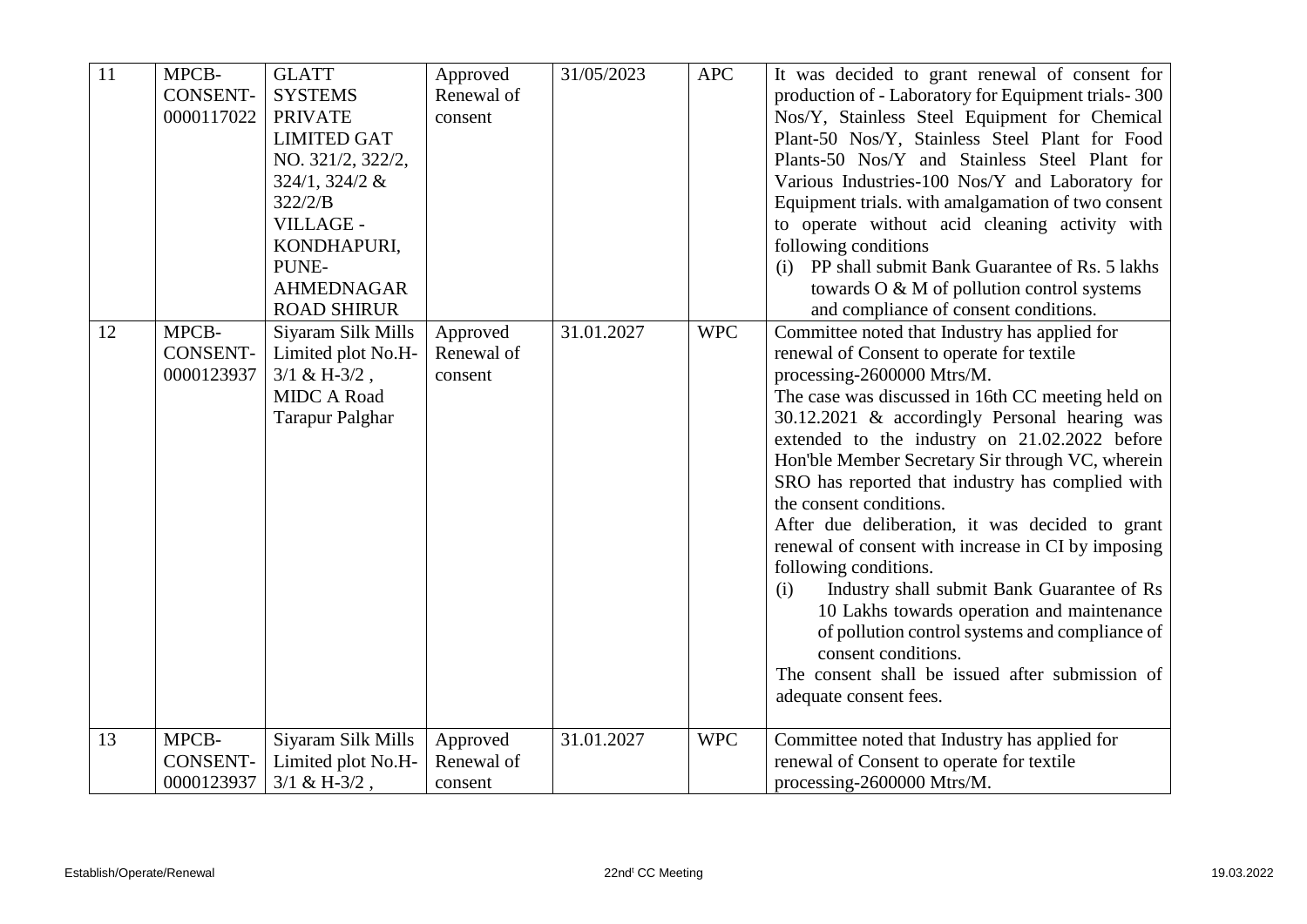|    |                                        | <b>MIDC A Road</b><br><b>Tarapur Palghar</b>                          |                                       |                         |            | The case was discussed in 16th CC meeting held on<br>30.12.2021 & accordingly Personal hearing was<br>extended to the industry on 21.02.2022 before<br>Hon'ble Member Secretary Sir through VC, wherein<br>SRO has reported that industry has complied with<br>the consent conditions.<br>After due deliberation, it was decided to grant<br>renewal of consent with increase in CI by imposing<br>following conditions.<br>Industry shall submit Bank Guarantee of Rs<br>(ii)<br>10 Lakhs towards operation and maintenance<br>of pollution control systems and compliance of<br>consent conditions.<br>The consent shall be issued after submission of<br>adequate consent fees. |
|----|----------------------------------------|-----------------------------------------------------------------------|---------------------------------------|-------------------------|------------|------------------------------------------------------------------------------------------------------------------------------------------------------------------------------------------------------------------------------------------------------------------------------------------------------------------------------------------------------------------------------------------------------------------------------------------------------------------------------------------------------------------------------------------------------------------------------------------------------------------------------------------------------------------------------------|
| 14 | MPCB-<br><b>CONSENT-</b><br>0000124448 | Siyaram Silk Mills<br>Limited G-1/1<br><b>MIDC</b> Tarapur<br>Palghar | Approved<br>Renewal of<br>Consent     | 31.12.2024              | <b>WPC</b> | Committee noted that Industry has applied for<br>renewal of Consent to operate for textile processing.<br>The case was discussed in 16th CC meeting held on<br>30.12.2021 & accordingly Personal hearing was<br>extended to the industry on 21.02.2022 before<br>Hon'ble Member Secretary Sir through VC. SRO has<br>reported that industry has complied with consent<br>conditions.<br>After due deliberation, it was decided to grant<br>renewal of consent by imposing following<br>conditions.<br>Industry shall submit Bank Guarantee of Rs 5<br>(i)<br>Lakhs towards operation and maintenance of<br>pollution control systems and compliance of<br>consent conditions.      |
| 15 | MPCB-<br><b>CONSENT-</b><br>0000121577 | <b>MEHTA</b><br>HOSPITAL 66,                                          | Not Approved<br>Combined<br>Consent & | $\mathbb{L} \mathbb{L}$ | <b>PSO</b> | Committee noted that HCE has applied for renewal<br>of CCA with increased beds from 60 to 102 beds.                                                                                                                                                                                                                                                                                                                                                                                                                                                                                                                                                                                |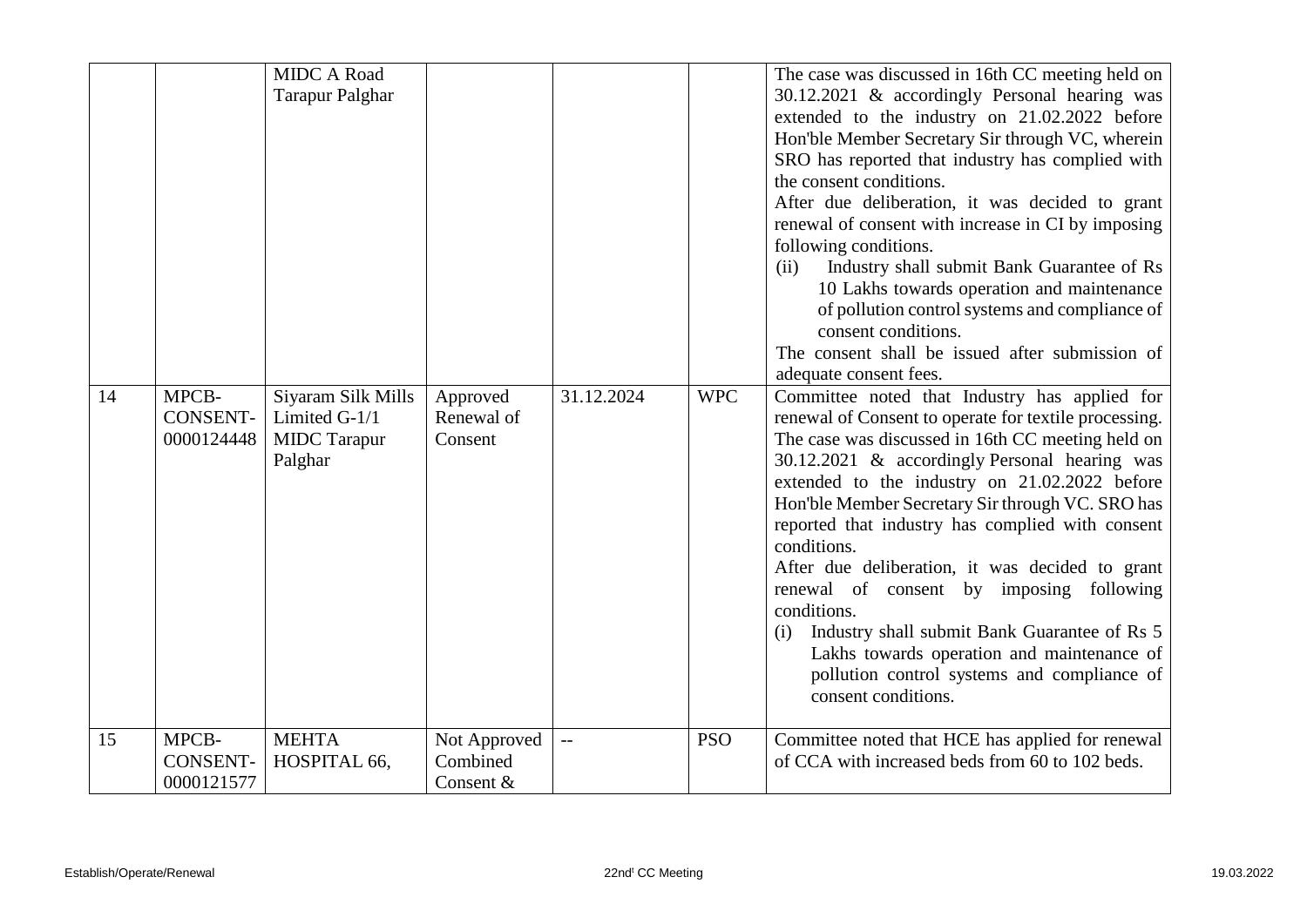|    |                               | TIMBER AREA,                               | <b>BMW</b>             |            |            | After due deliberation, it was decided to issue Show                           |
|----|-------------------------------|--------------------------------------------|------------------------|------------|------------|--------------------------------------------------------------------------------|
|    |                               | <b>SANGLI</b>                              | Authorization          |            |            | Cause Notice for refusal of consent for following                              |
|    |                               |                                            | for Increase in        |            |            | non compliances.                                                               |
|    |                               |                                            | bed nos. i. e.         |            |            | As per the submission of HCE, they have<br>(i)                                 |
|    |                               |                                            | 60 to 102              |            |            | obtained permission for increase in bed nos. in                                |
|    |                               |                                            |                        |            |            | BNH registration for 100 beds from 11.07.2016                                  |
|    |                               |                                            |                        |            |            | to $31.03.2017$ & then renewed BNH                                             |
|    |                               |                                            |                        |            |            | registration for 60 beds on 23.03.2017. Hence                                  |
|    |                               |                                            |                        |            |            | clarification is required for operating hospital                               |
|    |                               |                                            |                        |            |            | without obtaining CCA for 100 beds.                                            |
|    |                               |                                            |                        |            |            | HCE has submitted TPA $- 1024.00$ sq. mtr. &<br>(ii)                           |
|    |                               |                                            |                        |            |            | $BUA - 3000.00$ sq. mtr., as per earlier CCA,                                  |
|    |                               |                                            |                        |            |            | TPA $- 1020.00$ sq. mtr. & BUA $- 3000.00$ sq.                                 |
|    |                               |                                            |                        |            |            | mtr. was submitted by HCE. Hence                                               |
|    |                               |                                            |                        |            |            | clarification required for increase in Total Plot                              |
|    |                               |                                            |                        |            |            | area & total Built up area.                                                    |
|    |                               |                                            |                        |            |            | (iii) HCE has not submitted compulsory documents                               |
|    |                               |                                            |                        |            |            | (iv) HCE has not submitted category and quantity                               |
|    |                               |                                            |                        |            |            | of monthly BMW generation for 102 beds as                                      |
|    |                               |                                            |                        |            |            | per BMWM Rules, 2016.                                                          |
|    |                               |                                            |                        |            |            | (v) HCE has not provided primary ETP for                                       |
|    |                               |                                            |                        |            |            | treatment of effluent.                                                         |
|    |                               |                                            |                        |            |            | (vi) HCE has not submitted information of STP                                  |
|    | MPCB-                         | DY Power India                             |                        | 30/11/2025 | <b>APC</b> | with technical details & actual water budget                                   |
| 16 |                               |                                            | Approved<br>Renewal of |            |            | It was decided to grant renewal of consent to operate                          |
|    | <b>CONSENT-</b><br>0000124994 | Pvt. Ltd. C-22/7                           | Consent                |            |            | for manufacturing Boom Cylinder: 37500 Nos/Y,<br>Nos/Y<br>$\&$                 |
|    |                               | Chakan MIDC,                               |                        |            |            | Cylinder: 18750<br>ARM<br><b>Bucket</b>                                        |
|    |                               | Phase-II, Village-<br><b>Bhamboli Khed</b> |                        |            |            | Cylinder:18751 Nos/Y with electroplating activity<br>with following condition, |
|    |                               |                                            |                        |            |            | PP shall operate existing ETP to achieve Zero<br>(i)                           |
|    |                               |                                            |                        |            |            | Liquid discharge.                                                              |
|    |                               |                                            |                        |            |            | PP shall operate air pollution control systems<br>(ii)                         |
|    |                               |                                            |                        |            |            | to achieve consented standards.                                                |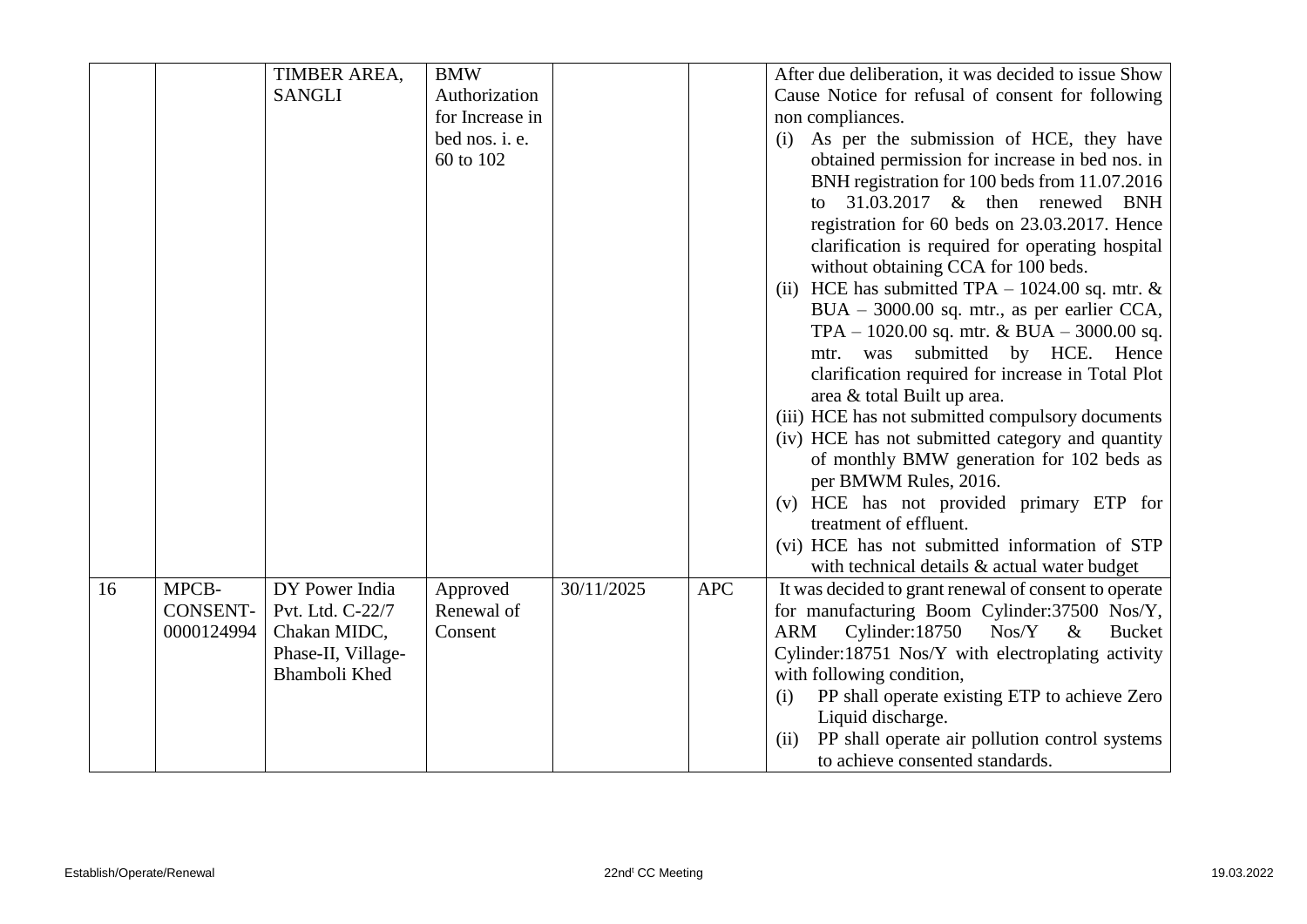|    |                                        |                                                                                                                                                                                                                                   |                                       |                          |            | PP shall submit the company's Board<br>(iii)<br>Resolution stating that they will not violate the<br>environmental laws and will not carry out<br>expansion activities with increase in Capital<br>Investment without obtaining prior permission<br>of the Board and B.G of Rs. 2 lakhs towards<br>compliance of same<br>PP shall submit Bank Guarantee of Rs. 5 lakhs<br>(iv)<br>towards $O \& M$ of pollution control systems<br>and compliance of consent conditions.    |
|----|----------------------------------------|-----------------------------------------------------------------------------------------------------------------------------------------------------------------------------------------------------------------------------------|---------------------------------------|--------------------------|------------|-----------------------------------------------------------------------------------------------------------------------------------------------------------------------------------------------------------------------------------------------------------------------------------------------------------------------------------------------------------------------------------------------------------------------------------------------------------------------------|
| 17 | MPCB-<br><b>CONSENT-</b><br>0000124703 | M/s BFN Forgings<br>Private Limited<br>(Formerly known<br>as M/s Bebitz<br><b>Flanges Works</b><br>Pvt. Ltd.) Survey<br>no. 140/2 (Old<br>S.No. 140) and<br>S.No. 128/1/1<br>$(144/1)$ Village<br>Saravali, Boisar<br>(W) Palghar | Approved<br>Renewal of<br>Consent     | 31.12.2026               | <b>APC</b> | It was decided to grant renewal of consent with<br>amalgamation of consent and change in name by<br>imposing following conditions.<br>(i) PP shall submit Bank Guarantee of Rs 10<br>Lakhs towards operation and maintenance of<br>pollution control systems and compliance of<br>consent conditions.                                                                                                                                                                       |
| 18 | MPCB-<br><b>CONSENT-</b><br>0000125748 | <b>PASSCO</b><br><b>ENVIRONMENT</b><br><b>AL SOLUTIONS</b><br>PVT. LTD.<br>Y.C.M. Hospital<br>Compound, Sant<br>Tukaram Nagar,<br>Pimpri, Pune                                                                                    | Not Approved<br>Renewal of<br>Consent | $\overline{\phantom{a}}$ | <b>PSO</b> | It was decided to issue Show Cause Notice for<br>refusal of CCA and call PP for personal hearing for<br>following non compliances.<br>Facility has not submitted reconciliation<br>(i)<br>statement of HW disposed at CHWTSDF,<br>Pune.<br>Facility has not upgraded to achieve 2 sec<br>(ii)<br>residence time in the secondary chamber of<br>the incinerator.<br>Facility has not submitted details of<br>(iii)<br>connectivity of VTS system to MPCB and<br>CPCB server. |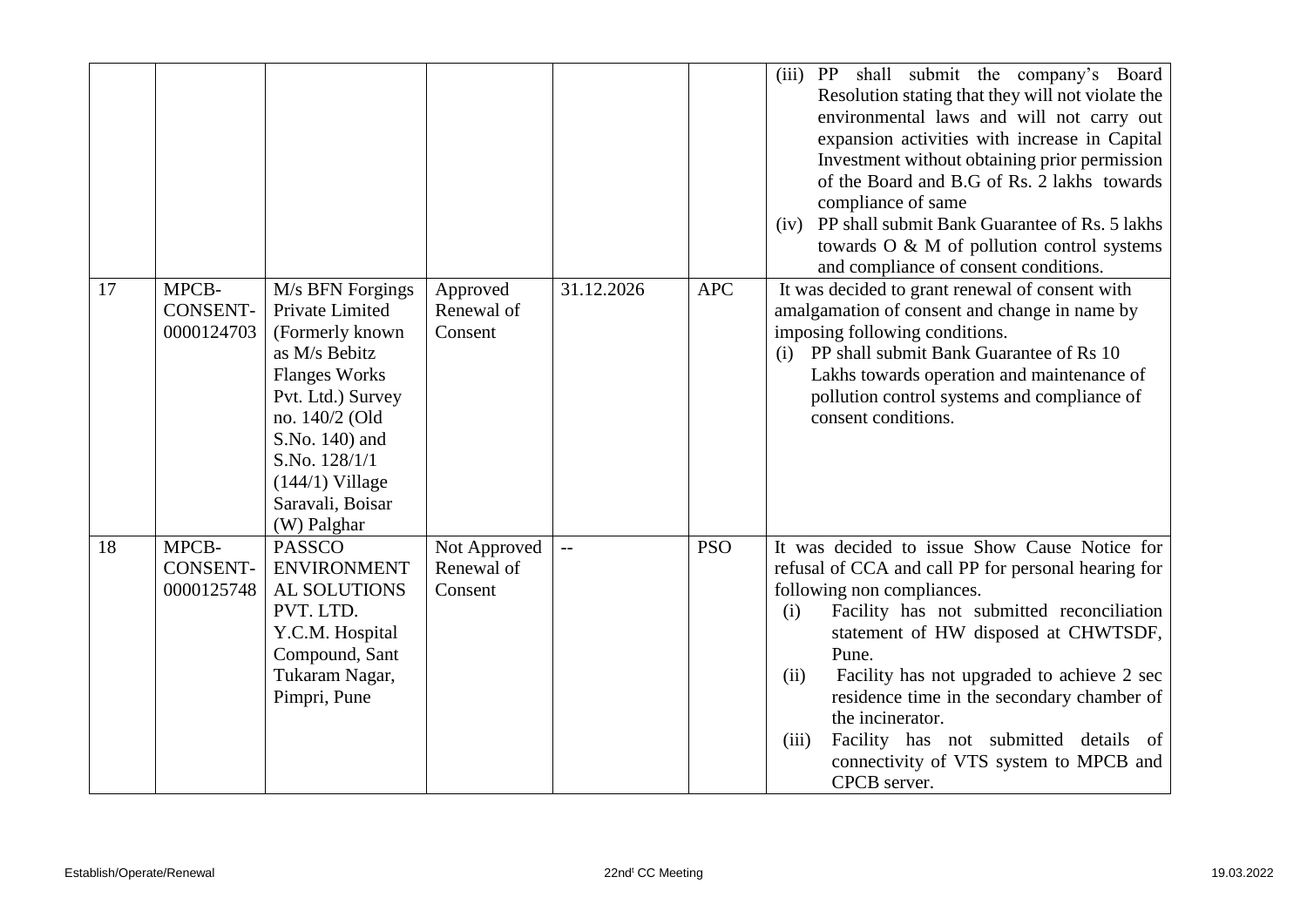|    |                 |                       |             |            |            | The JVS water and Air monitoring reports<br>(iv)                                              |
|----|-----------------|-----------------------|-------------|------------|------------|-----------------------------------------------------------------------------------------------|
|    |                 |                       |             |            |            | exceed the prescribed limit.                                                                  |
|    |                 |                       |             |            |            | Facility has not submitted calibration details<br>(v)                                         |
|    |                 |                       |             |            |            | of OCEMS.                                                                                     |
|    |                 |                       |             |            |            | Facility has not provided Online Display<br>(vi)                                              |
|    |                 |                       |             |            |            | board                                                                                         |
|    |                 |                       |             |            |            | Facility has not submitted status of the<br>(vii)                                             |
|    |                 |                       |             |            |            | proposed expansion of BMWCTF with                                                             |
|    |                 |                       |             |            |            | compliance of CPCB guidelines and as per                                                      |
|    |                 |                       |             |            |            | the EC dtd 14.01.2020.<br>SRO shall submit the BG compliance report and                       |
|    |                 |                       |             |            |            | status of the proposed expansion of BMW CTF with                                              |
|    |                 |                       |             |            |            | compliance of CPCB guidelines and as per EC dtd                                               |
|    |                 |                       |             |            |            | 14.01.2020.                                                                                   |
| 19 | MPCB-           | Sharada Alliance      | Approved    | 30.11.2022 | <b>WPC</b> | It was decided to grant renewal of Consent to                                                 |
|    | <b>CONSENT-</b> | Shelters Sr. No.      | Renewal     |            |            | operate (Part-I) for residential construction project                                         |
|    | 0000126454      | $31/3A$ , $31/3B/2 +$ | (Part-I) of |            |            | having total plot area of 14223 Sq. Mtrs and                                                  |
|    |                 | $31/4 + 32/1A$        | Consent     |            |            | completed Construction BUA 30035.92 Sq.Mtrs                                                   |
|    |                 | Balewadi Haveli       |             |            |            | out of total construction BUA 37285.16 Sq. Mtrs,                                              |
|    |                 |                       |             |            |            | as per specific condition of EC dtd.28.05.2019. by                                            |
|    |                 |                       |             |            |            | imposing following conditions.                                                                |
|    |                 |                       |             |            |            | PP shall comply with the conditions stipulated<br>(i)                                         |
|    |                 |                       |             |            |            | in consent conditions and EC conditions and                                                   |
|    |                 |                       |             |            |            | shall submit the BG of Rs. 10 Lakhs towards                                                   |
|    |                 |                       |             |            |            | compliance of the same.                                                                       |
|    |                 |                       |             |            |            | PP shall install online monitoring system to the<br>(ii)                                      |
|    |                 |                       |             |            |            | O/L of STP for monitoring pH, Flow, BOD,                                                      |
|    |                 |                       |             |            |            | TSS.<br>The treated domestic effluent shall be 60 %                                           |
|    |                 |                       |             |            |            | (iii)<br>recycled for secondary purpose such as toilet                                        |
|    |                 |                       |             |            |            |                                                                                               |
|    |                 |                       |             |            |            |                                                                                               |
|    |                 |                       |             |            |            | flushing, air conditioning, cooling tower make                                                |
|    |                 |                       |             |            |            | up, firefighting etc. and reaming shall be<br>utilized on land for gardening and connected to |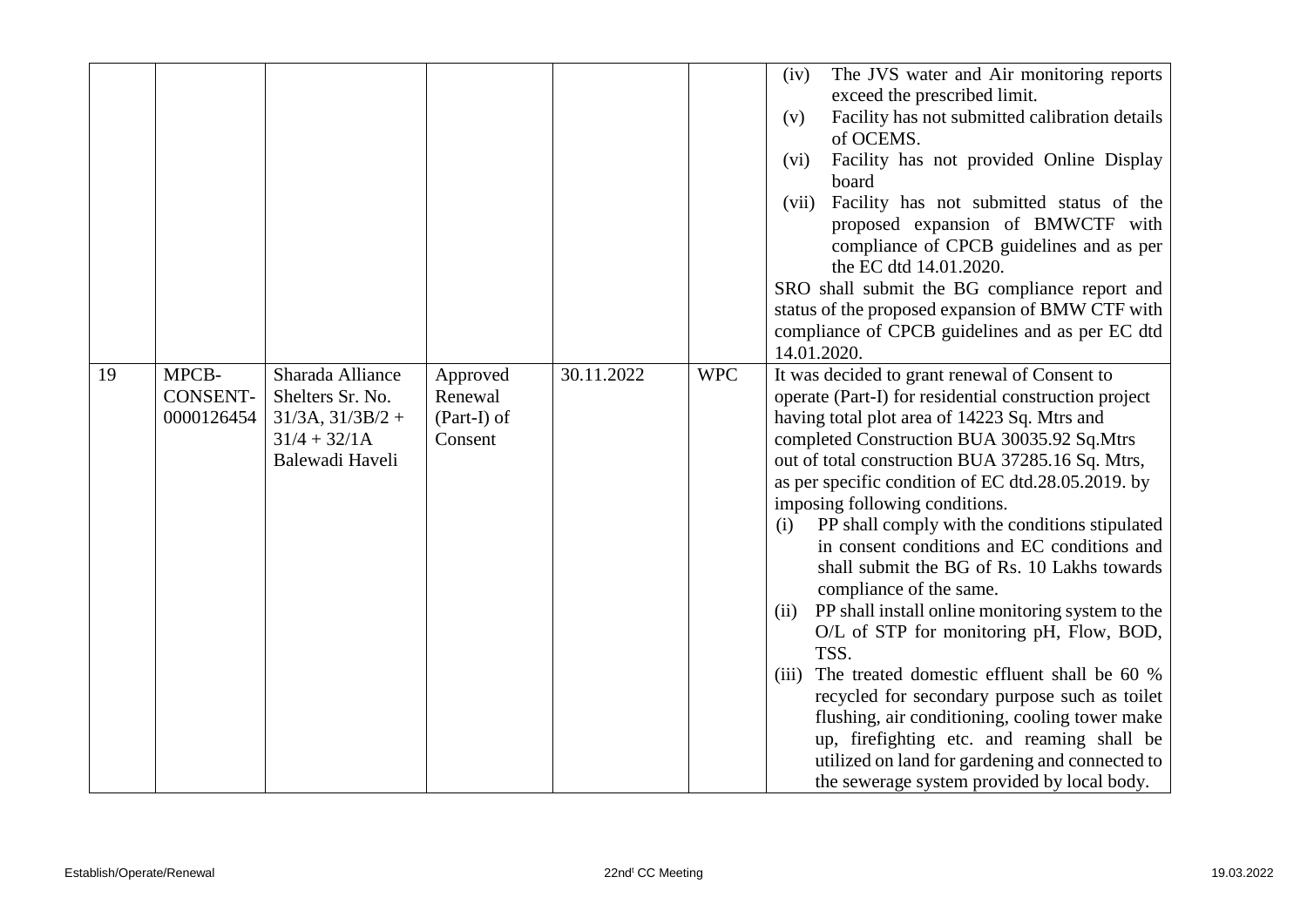|    |                                        |                                                                                                                                                                                                                                              |                                   |            |            | (iv) Project Proponent shall operate Organic waste<br>digester with composting facility or Bio-gas<br>digester with composting facility effectively.<br>Project Proponent shall make provision of<br>(v)<br>charging port for Electric vehicles in at least<br>40% total available parking area.                                                                                                                                                                                                                                                                                        |
|----|----------------------------------------|----------------------------------------------------------------------------------------------------------------------------------------------------------------------------------------------------------------------------------------------|-----------------------------------|------------|------------|-----------------------------------------------------------------------------------------------------------------------------------------------------------------------------------------------------------------------------------------------------------------------------------------------------------------------------------------------------------------------------------------------------------------------------------------------------------------------------------------------------------------------------------------------------------------------------------------|
| 20 | MPCB-<br><b>CONSENT-</b><br>0000115814 | <b>MANAS AGRO</b><br><b>INDUSTRIES</b><br><b>AND</b><br><b>INFRASTRUCTU</b><br><b>RE LIMITED</b><br>(UNIT-2) 161<br><b>GUT NO. 161,</b><br>POST KOLARI,<br><b>TAHSIL</b><br>CHIMUR,<br><b>DISTRICT</b><br><b>CHANDRAPUR</b><br><b>CHIMUR</b> | Approved<br>Renewal of<br>Consent | 30/06/2023 | <b>APC</b> | It was decided to grant renewal of consent for $\&$<br>Biomass based Power plant 8 MW with following<br>conditions,<br>PP shall installed OCEMS & CAAQMS<br>(i)<br>within 3 months.<br>PP shall provide adequate capacity silo for fly<br>(ii)<br>ash storage within 3 months and dispose fly<br>ash as per fly ash notification.<br>PP shall operate existing ETP & STP to<br>(iii)<br>achieve consented std. and treated effluent<br>recycle for dust suppression.<br>PP shall submit Bank Guarantee of Rs. 5<br>(iv)<br>lakhs towards O & M and compliance of<br>consent conditions. |
| 21 | MPCB-<br><b>CONSENT-</b><br>0000107354 | VHM<br><b>INDUSTRIES</b><br><b>LIMITED</b><br><b>VILLAGE</b><br><b>GUNDAVALI 106</b><br><b>INDIAN</b><br><b>CORPORATION</b><br><b>MANKOLI</b><br><b>NAKA DAPODE</b><br><b>ROAD</b><br><b>BHIWANDI</b>                                        | Approved<br>Renewal of<br>Consent | 31.01.2023 | <b>WPC</b> | It was decided to grant renewal of consent to operate<br>for Weaving with sizing (Cotton Gray cloth fabric<br>wihout dyeing and bleaching)-15 Lakh Mtrs/Month<br>by imposing following conditions.<br>Industry shall renew the Bang Guarantee of Rs<br>(i)<br>5.0 Lakhs towards compliance of consent<br>conditions and O & M of PCS.                                                                                                                                                                                                                                                   |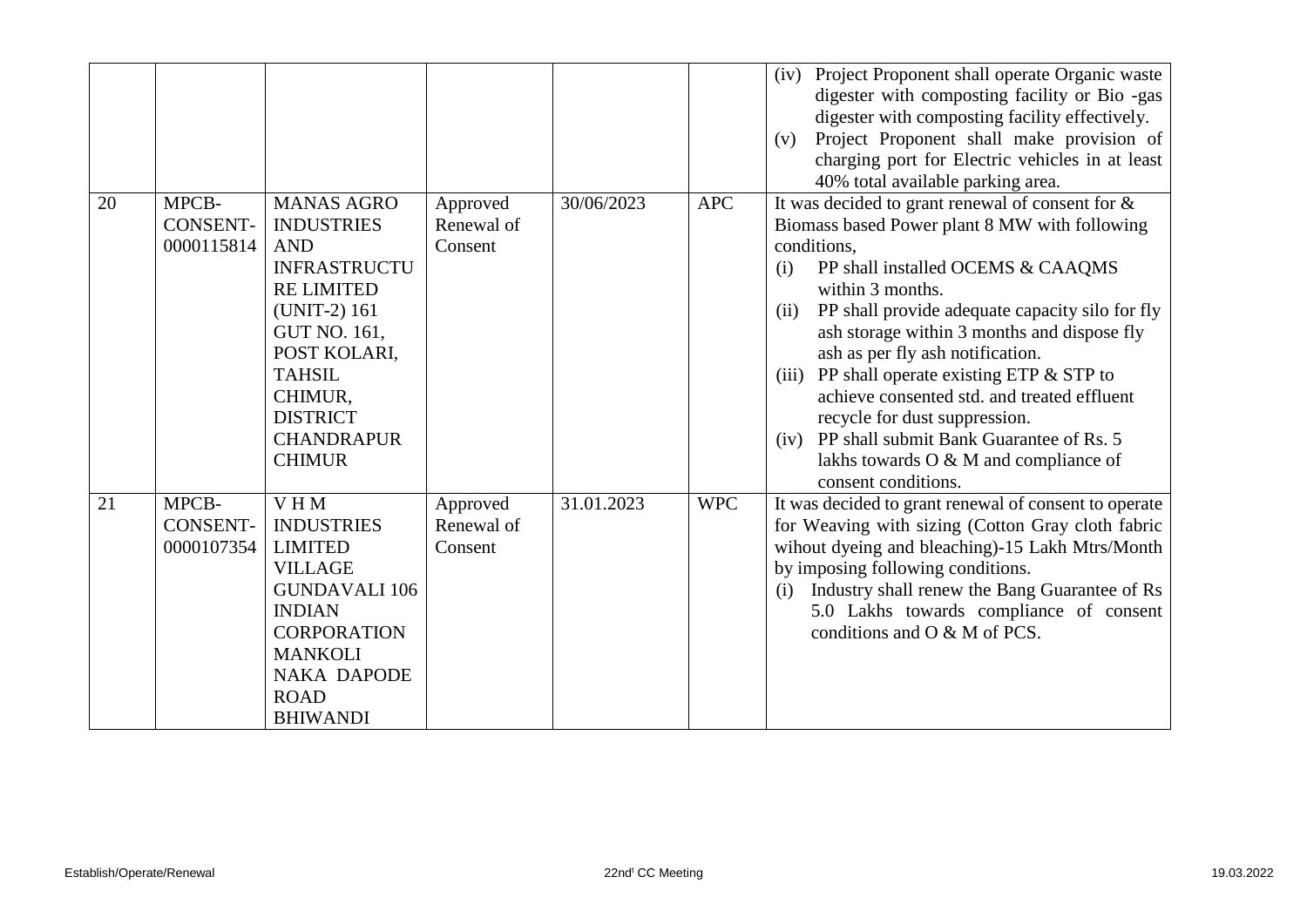| 22 | MPCB-                         | GRP Ltd. Plot No.                      | Approved                      | 31.12.2026                      | <b>AST</b> | It was decided to grant renewal of consent to                                            |
|----|-------------------------------|----------------------------------------|-------------------------------|---------------------------------|------------|------------------------------------------------------------------------------------------|
|    | <b>CONSENT-</b>               | D-9 Plot No. D-9,                      | Renewal of                    |                                 |            | operate by imposing following conditions.                                                |
|    | 0000126504                    | MIDC Chincholi,                        | Consent                       |                                 |            | Industry shall extend existing BG towards<br>(i)                                         |
|    |                               | Tal. - Mohol, Dist                     |                               |                                 |            | operation and maintenance of pollution                                                   |
|    |                               | - Solapur Mohol                        |                               |                                 |            | control systems.                                                                         |
|    |                               |                                        |                               |                                 |            | Industry shall install scrubber to FO fired<br>(ii)                                      |
|    |                               |                                        |                               |                                 |            | Thermopack within 2 months period $\&$                                                   |
|    |                               |                                        |                               |                                 |            | submit BG of Rs. 1/- Lakh towards                                                        |
|    |                               |                                        |                               |                                 |            | compliance of the same.                                                                  |
|    |                               |                                        |                               |                                 |            | Industry shall submit Board resolution in<br>(iii)                                       |
|    |                               |                                        |                               |                                 |            | prescribed format as industry has increased                                              |
|    |                               |                                        |                               |                                 |            | the Capital investment by more than 10 %                                                 |
|    |                               |                                        |                               |                                 |            | without consent to establish of the Board, thus                                          |
|    |                               |                                        |                               |                                 |            | violated the consent conditions. Industry shall                                          |
|    |                               |                                        |                               |                                 |            | submit Bank Guarantee of Rs 2.0 Lakhs                                                    |
|    |                               |                                        |                               |                                 |            | towards compliance of the same.                                                          |
| 23 | MPCB-                         | M/s. Marathon                          | Approved                      | Commissioning                   | <b>WPC</b> | It was decided to grant revalidation of Consent to                                       |
|    | <b>CONSENT-</b><br>0000118534 | Future-X-IT,<br><b>BFSI</b> Cum        | Revalidation<br>of Consent to | of the project or<br>30.04.2023 |            | Establish for construction project of IT/ITES, BFSI,                                     |
|    |                               | Residential with                       | Establish                     | whichever is                    |            | commercial with public parking having total plot                                         |
|    |                               | public parking $\hat{a} \in \tilde{C}$ |                               | earlier                         |            | area of 27163.38 Sq.Mtrs and remaining<br>Construction BUA 65036.94 Sq.Mtrs out of total |
|    |                               | Building C C. S.                       |                               |                                 |            | construction BUA 197199.39 Sq.Mtrs as per EC                                             |
|    |                               | no. 166 of Lower                       |                               |                                 |            | dtd 14.02.2020 by imposing following conditions.                                         |
|    |                               | Parel ,at N. M.                        |                               |                                 |            | PP shall comply with the conditions stipulated<br>(i)                                    |
|    |                               | Joshi Marg Lower                       |                               |                                 |            | in consent conditions and EC conditions shall                                            |
|    |                               | Parel Mumbai                           |                               |                                 |            | submit the BG of Rs. 10 Lakhs towards                                                    |
|    |                               |                                        |                               |                                 |            | compliance of the same.                                                                  |
|    |                               |                                        |                               |                                 |            | PP shall install online monitoring system to the<br>(ii)                                 |
|    |                               |                                        |                               |                                 |            | O/L of STP for monitoring pH, Flow, BOD,                                                 |
|    |                               |                                        |                               |                                 |            | TSS.                                                                                     |
|    |                               |                                        |                               |                                 |            | The treated domestic effluent shall be 60 %<br>(iii)                                     |
|    |                               |                                        |                               |                                 |            | recycled for secondary purpose such as toilet                                            |
|    |                               |                                        |                               |                                 |            | flushing, air conditioning, cooling tower make                                           |
|    |                               |                                        |                               |                                 |            | up, firefighting etc. and reaming shall be                                               |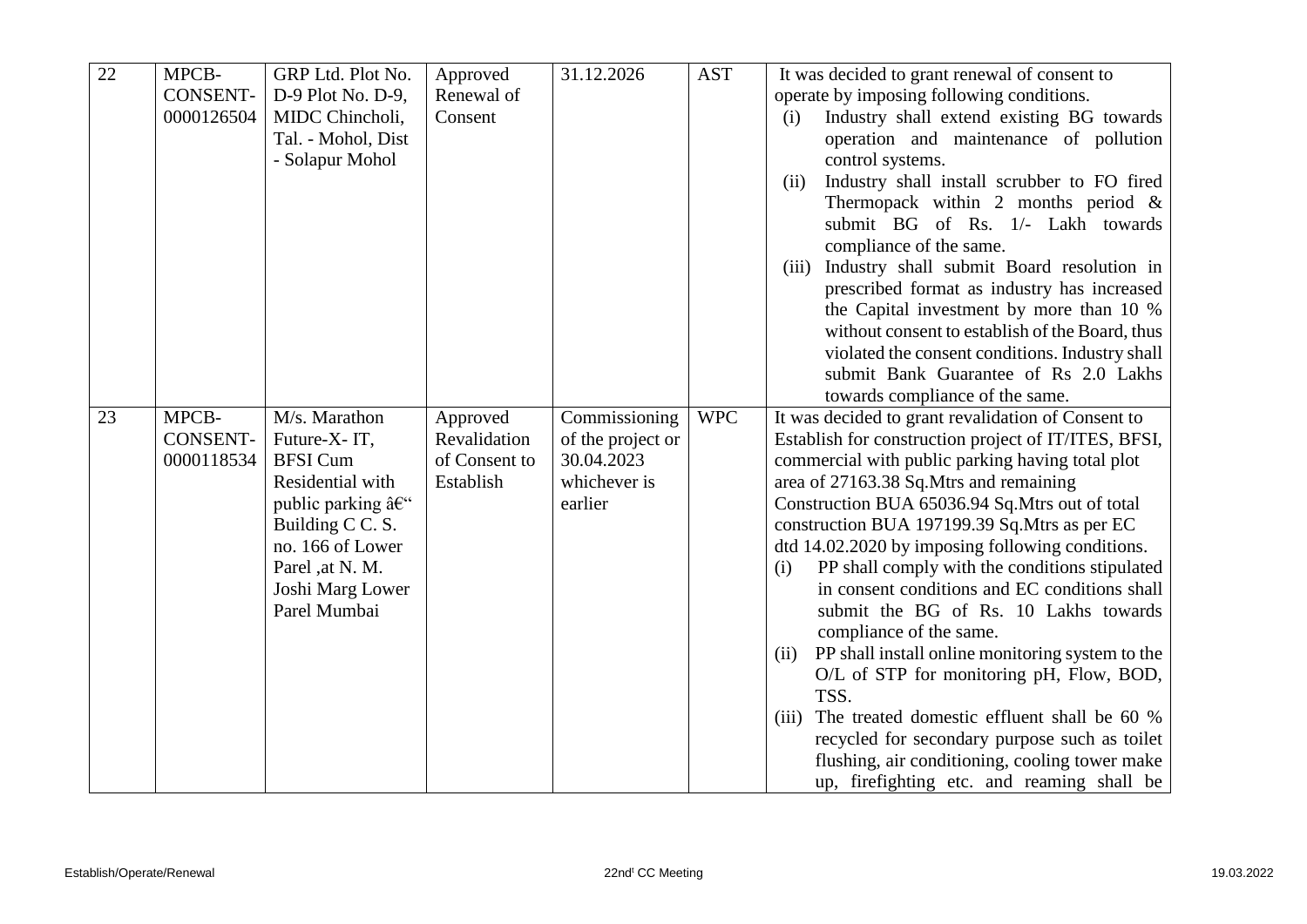|    |                 |                      |            |            |            | utilized on land for gardening and connected to<br>the sewerage system provided by local body.<br>Project Proponent shall provide Organic waste<br>(iv)<br>digester with composting facility or Bio -gas<br>digester with composting facility.<br>Project Proponent shall make provision of<br>(v) |
|----|-----------------|----------------------|------------|------------|------------|----------------------------------------------------------------------------------------------------------------------------------------------------------------------------------------------------------------------------------------------------------------------------------------------------|
|    |                 |                      |            |            |            | charging port for Electric vehicles in at least<br>40% total available parking area<br>(vi) PP shall comply with the provision of                                                                                                                                                                  |
|    |                 |                      |            |            |            | Construction<br>$\&$<br>Demolition<br>Waste<br>management Rules 2016.                                                                                                                                                                                                                              |
|    |                 |                      |            |            |            | (vii) Project Proponent shall take<br>adequate<br>measures to control noise and dust emissions<br>during construction phase                                                                                                                                                                        |
|    |                 |                      |            |            |            | (viii) Project Proponent shall submit an affidavit in<br>Board's prescribed format within 15 days                                                                                                                                                                                                  |
|    |                 |                      |            |            |            | regarding the compliance of conditions of C to<br>E.                                                                                                                                                                                                                                               |
|    |                 |                      |            |            |            | (ix) PP shall submit Bank Guarantee of Rs 14.158<br>Lakhs(0.1 % of Capital Investment). The same<br>shall be forfeited as PP has not obtained<br>revalidation of consent to establish after<br>02.05.2020,<br>thus violated<br>the consent                                                         |
|    |                 |                      |            |            |            | conditions.<br>PP shall submit Board Resolution in prescribed<br>(x)                                                                                                                                                                                                                               |
|    |                 |                      |            |            |            | format as PP has not obtained revalidation of<br>consent to establish after 02.05.2020, thus                                                                                                                                                                                                       |
|    |                 |                      |            |            |            | violated the consent conditions. PP shall<br>submit Bank Guarantee of Rs 2.0 Lakhs<br>towards submission of Board Resolution.                                                                                                                                                                      |
|    |                 |                      |            |            |            |                                                                                                                                                                                                                                                                                                    |
| 24 | MPCB-           | <b>NANDKAMAL</b>     | Approved   | 31.01.2025 | <b>WPC</b> | It was decided to grant renewal of consent to operate                                                                                                                                                                                                                                              |
|    | <b>CONSENT-</b> | <b>INFOTECH PVT.</b> | Renewal of |            |            | for IT Park construction project having Total Plot                                                                                                                                                                                                                                                 |
|    | 0000125712      | LTD. D-507           | Consent    |            |            | area 7926.40 Sq.M and construction BUA 19802.76                                                                                                                                                                                                                                                    |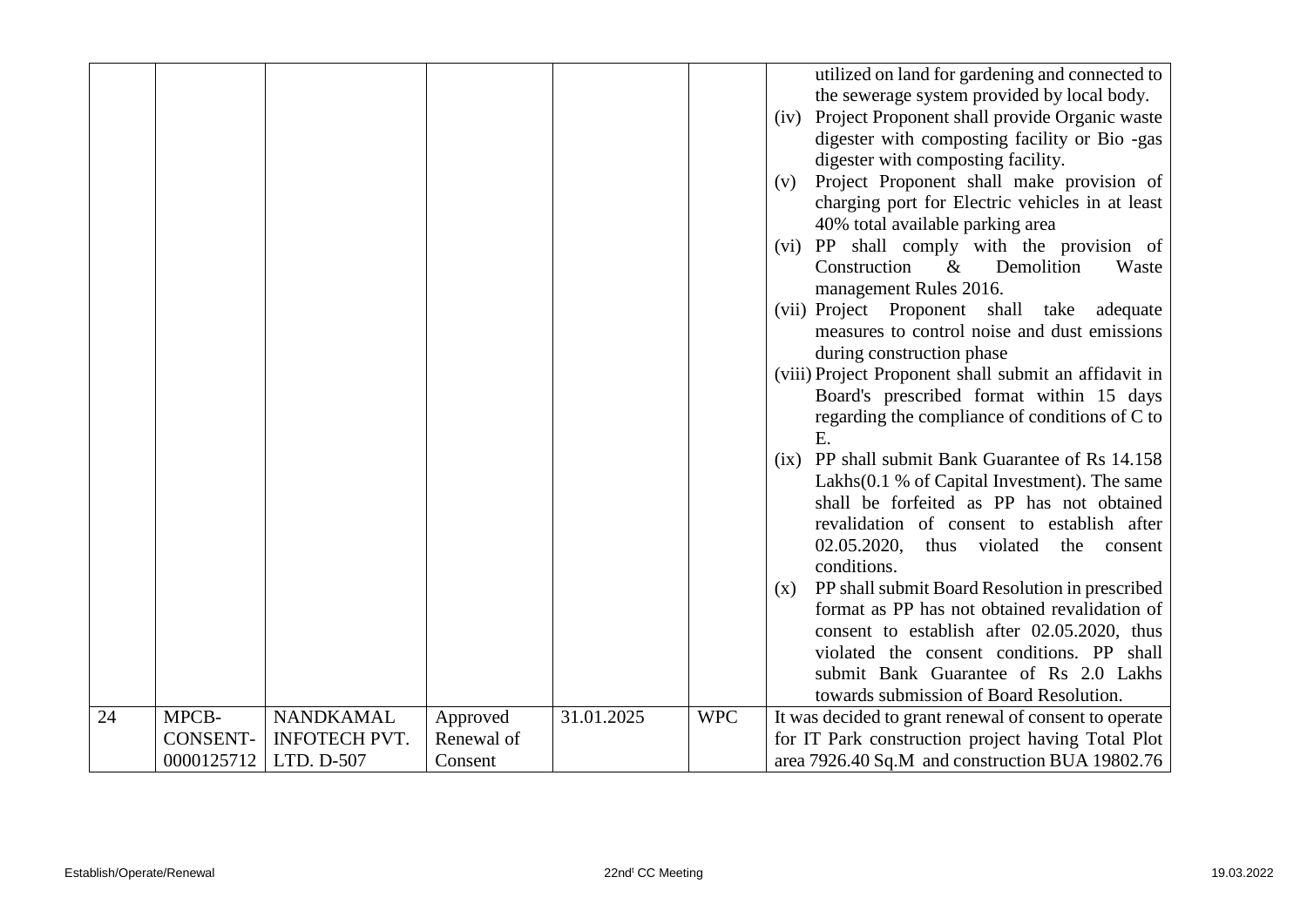| 25 | MPCB-                                  | <b>TURBHE MIDC</b><br><b>VASHI</b><br>M/s. Shivranjani                                                             | Not Approved                                                             |                          | <b>WPC</b> | sq.mtr as per EC dtd 18.09.2018 by imposing<br>following conditions.<br>PP shall comply with the conditions stipulated<br>(i)<br>in consent conditions and EC conditions shall<br>submit the BG of Rs. 10 Lakhs towards<br>compliance of the same.<br>The domestic effluent shall be connected to<br>(ii)<br>CETP for further treatment and disposal.<br>Project Proponent shall make provision of<br>(iii)<br>charging port for Electric vehicles in at least<br>40% total available parking area<br>The consent shall be issued after submission of Bank<br>Guarantee as per earlier consent.<br>Committee noted that PP has applied for |
|----|----------------------------------------|--------------------------------------------------------------------------------------------------------------------|--------------------------------------------------------------------------|--------------------------|------------|--------------------------------------------------------------------------------------------------------------------------------------------------------------------------------------------------------------------------------------------------------------------------------------------------------------------------------------------------------------------------------------------------------------------------------------------------------------------------------------------------------------------------------------------------------------------------------------------------------------------------------------------|
|    | <b>CONSENT-</b><br>0000127184          | Properties LLP,<br>"PARK<br><b>ROYALE" CTS</b><br>NO 124,125,126<br>Marol Village<br>Andheri                       | Revalidation<br>of Consent to<br>Establish                               |                          |            | Revalidation of Consent to Establish for building<br>construction project having on Total Plot area<br>19906.30 Sq.mtrs and Remaining construction BUA<br>13884.47 Sq.mtrs as per EC dtd 18.07.2016.<br>It was decided to issue Show Cause Notice for<br>refusal of consent due to following non compliances.<br>(i) PP had not obtained re-validation of Consent<br>to establish after 23.04.2019 onwards.<br>Earlier C.I. of C to E was Rs 98.01 Cr and<br>(ii)<br>now applied with increased C.I. of Rs 162.85<br>but not paid adequate consent fees.                                                                                   |
| 26 | MPCB-<br><b>CONSENT-</b><br>0000127202 | M/s. Shivranjani<br>Properties LLP,<br>"PARK<br><b>ROYALE" CTS</b><br>NO 124, 125, 126<br>Marol Village<br>Andheri | Not Approved<br>renewal of 1 <sup>st</sup><br>part consent<br>to operate | $\overline{\phantom{a}}$ | <b>WPC</b> | Committee noted that PP has applied for Renewal of<br>1st Consent to Operate (Part) for Residential<br>building construction project having on Total Plot<br>area 19906.30 Sq.mtrs and Construction BUA<br>56546.06 Sq.mtrs, Out of total construction BUA<br>70430.53 Sq.mtrs. as per EC dtd 18.07.2016.<br>It was decided to issue Show Cause Notice for<br>refusal of consent due to following non compliances.                                                                                                                                                                                                                         |